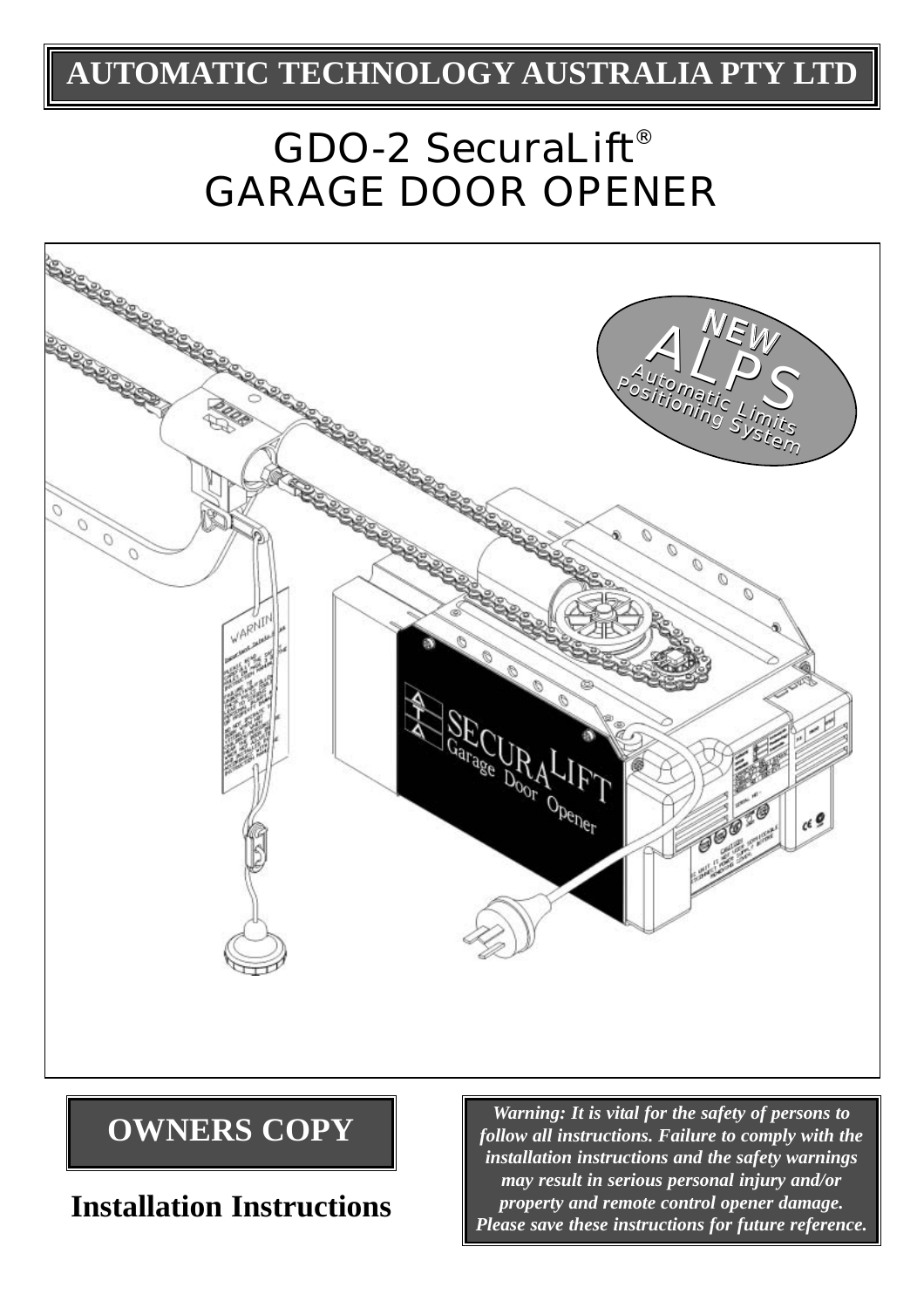# **TABLE OF CONTENTS**

|                                        | 3              |
|----------------------------------------|----------------|
|                                        | $\overline{4}$ |
|                                        | 5              |
|                                        | 7              |
|                                        | 8              |
|                                        | 9              |
| Mounting The Opener - Track Type Door  | 10             |
| Mounting The Opener - Spring Type Door | 11             |
| Mounting Brackets And Assembling Arms  | 12             |
| Setting Limits Via Control Panel       | 13             |
|                                        | 14             |
| Setting Obstruction Force Margin (ISS) | 15             |
|                                        | 16             |
|                                        | 18             |
|                                        | 18             |
|                                        | 19             |
| Setting Pet Mode Door Opening Position | 19             |
|                                        | 19             |
|                                        | 20             |
|                                        | 20             |
|                                        | 21             |
|                                        | 21             |
|                                        | 22             |
|                                        | 23             |
|                                        | 24             |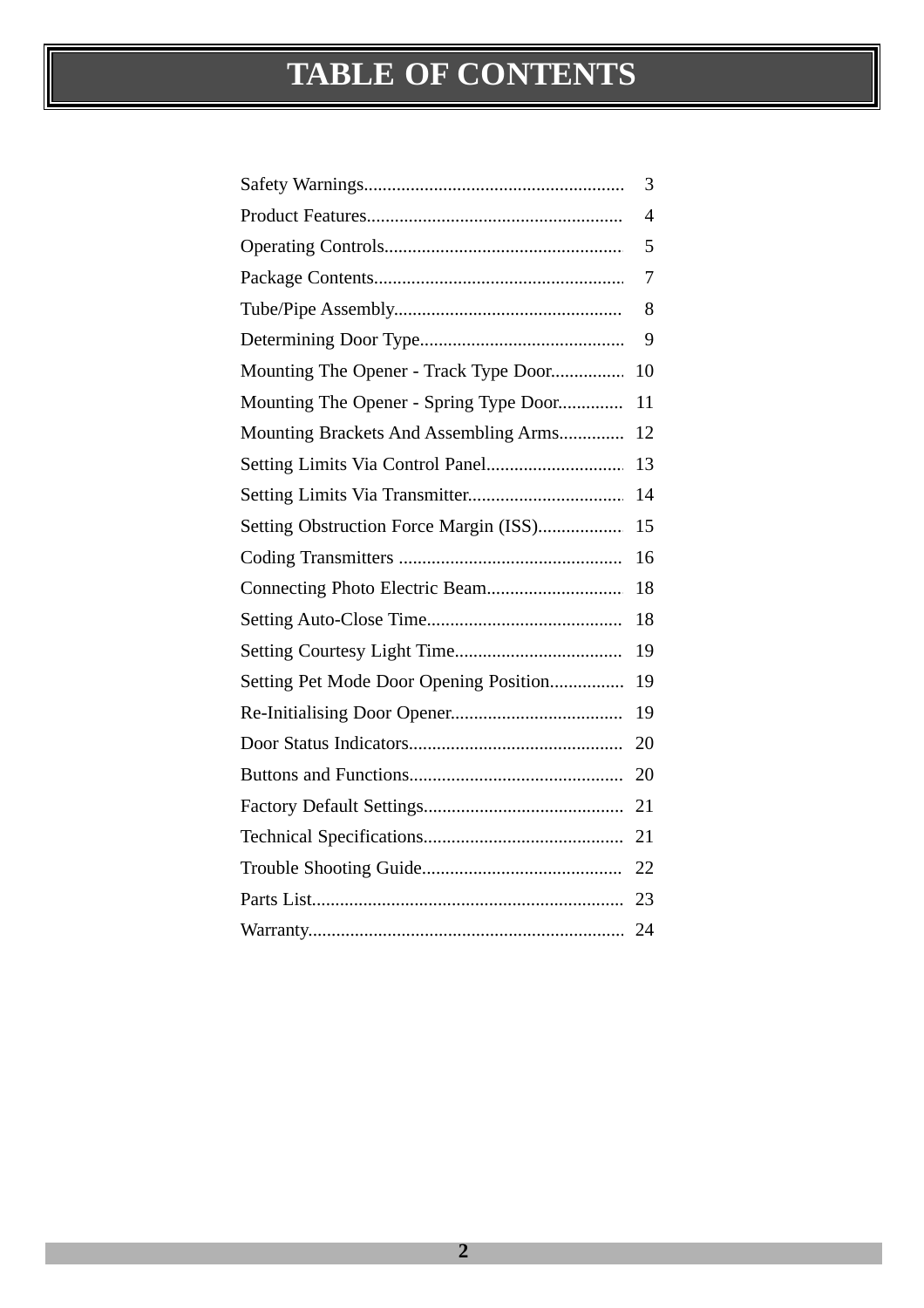### **IMPORTANT SAFETY INSTRUCTIONS**

#### **Warning - It is vital for the safety of persons to follow all instructions. Failure to comply with the following Safety Rules may result in serious personal injury and/or property damage.**

For **ADDITIONAL SAFETY** protection we **STRONGLY** recommend the fitting of a Photo Electric Beam. In most countries Photo Electric Beams are mandatory on all garage doors fitted with automatic openers. For a small additional outlay ATA recommends that Photo Electric Beams be installed with the automatic opener ensuring additional safety and peace of mind.

**DO NOT** operate the garage door opener unless the garage door is in full view and free from objects such as cars and children/people. **SERIOUS PERSONAL INJURY** and/or property damage can result from failure to follow this warning.

**DO NOT** operate the garage door opener when children/persons are near the door. Children must be supervised near the garage door at all times when the door opener is in use. **SERIOUS PERSONAL INJURY** and/or property damage can result from failure to follow this warning.

**DO NOT** allow children to operate the garage door opener. **SERIOUS PERSONAL INJUR**Y and/or property damage can result from failure to follow this warning.

Regularly check to make sure that the **SAFETY OBSTRUCTION FORCE** is working correctly, and is **TESTED** (by placing a 40mm high object on the floor) and set as per the Installation Instructions Manual. Failure to follow the manual could result in **SERIOUS PERSONAL INJURY** and/or property damage. This test must be repeated at regular intervals and the necessary adjustments made as required.

**DO NOT** disengage the door opener to manual operation with children/persons or any other objects including motor vehicles within the doorway.

Install the wall switch or wall mounted transmitter in a **LOCATION/POSITION** where it is out of reach of children and the garage door is visible.

The door opener is not intended for use by young children or infirm persons without adequate supervision. Young children should be supervised to ensure that they do not play with the equipment.



Keep hands and loose clothing **CLEAR** of the door and door opener at all times.

The unit should be installed so that it is protected from the elements. It should not be exposed to water or rain. It is not to be immersed in water or sprayed directly by a hose or other water carrying device.

The garage door must be **WELL BALANCED**. Sticking or binding doors must be repaired by a qualified garage door installer prior to opener installation.

Frequently examine the installation, in particular cables, springs and mountings. **DO NOT** attempt to repair the door yourself as hardware is under extreme tension and can cause **SERIOUS PERSONAL INJURY** and/or property damage.



**REMOVE OR DISENGAGE** all garage doors locks and mechanisms prior to installation of the opener.

Connect the garage door opener to a properly **EARTHED** general purpose 240V mains power outlet installed by a qualified electrical contractor.

**DISCONNECT THE POWER CORD** from mains power before making any repairs or removing covers. Only **EXPERIENCED** service personnel should remove covers from the garage door opener.

When using auto close mode, a **PHOTO ELECTRIC BEAM** must be fitted correctly and tested for operation at regular intervals. **EXTREME CAUTION** is recommended when using auto close mode. **ALL SAFETY RULES** above must be followed.

In order for the garage door opener to **SENSE** an object obstructing the door way, some **FORCE** must be exerted on the object. As a result the object, door and/or person may suffer **DAMAGE or INJURY**.



If the power supply cord is damaged, it **MUST** be replaced by an ATA service agent or suitably qualified person.



Make sure that the door is fully open before driving in or out of the garage.

Make sure the door is fully closed before leaving the driveway.

**Automatic Technology Australia Pty Ltd to the extent that such may be lawfully excluded hereby expressly disclaims all conditions or warranties, statutory or otherwise which may be implied by laws as conditions or warranties of purchase of an Automatic Technology Australia Pty Ltd Garage Door Opener. Automatic Technology Australia Pty Ltd hereby further expressly excludes all or any liability for any injury, damage, cost, expense or claim whatsoever suffered by any person as a result whether directly or indirectly from failure to install the Automatic Technology Australia Garage Door Opener in accordance with these installation instructions.**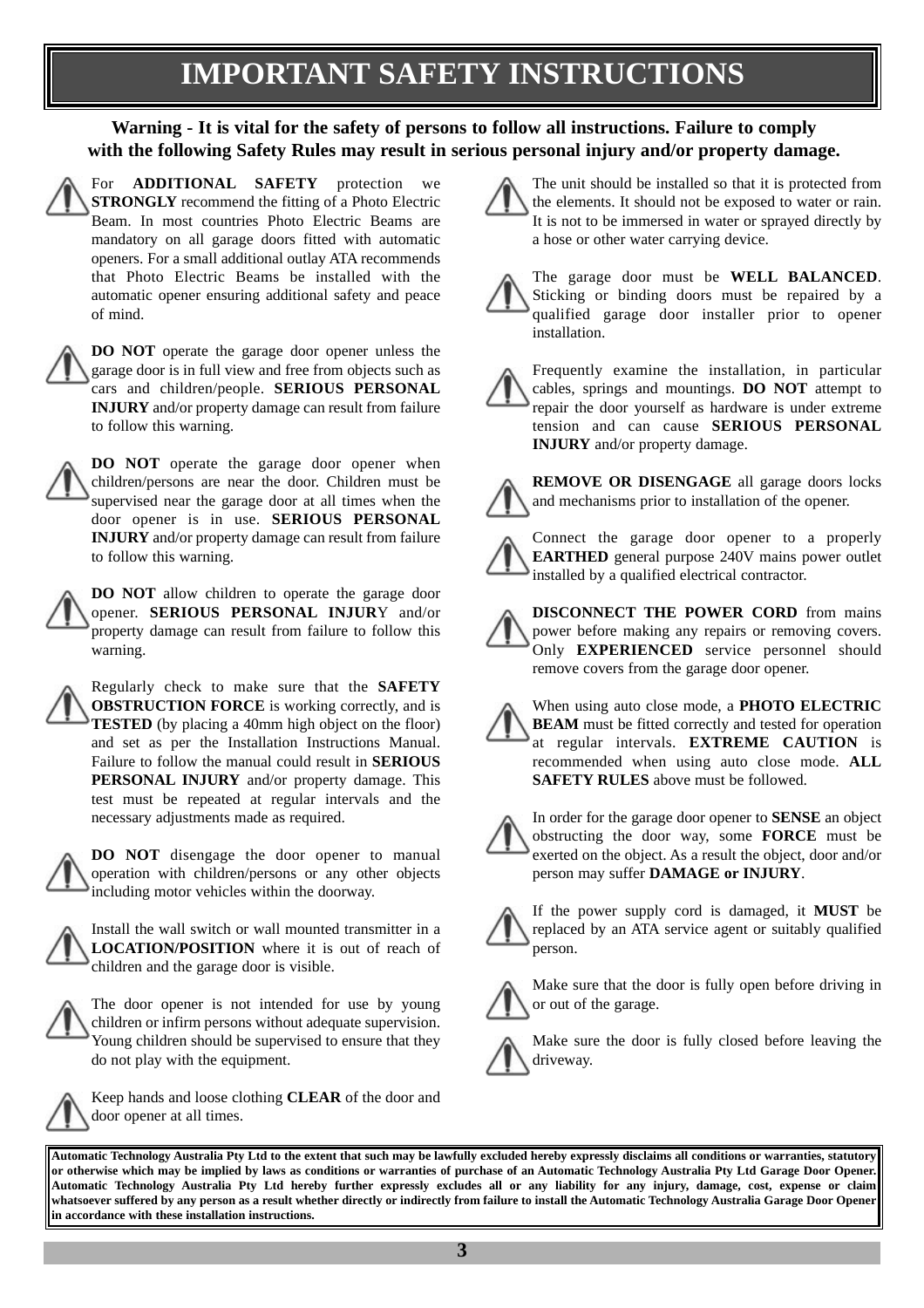Your SecuraLift® Automatic Garage Door Opener has many features which you will appreciate. The components and materials used in this automatic opener are of the latest technology and highest quality. Listed below are some of the many features.

#### **OPERATION**

To operate the door simply press the hand held transmitter, the wall mounted transmitter, or optional wall switch for two seconds and the door will automatically open or close. The door can be stopped during an opening or closing cycle by pressing the button again. The next actuation will move the door in the opposite direction.

#### **HOPPING CODE**

Every time a transmission is made from the *remote* transmitter a new security code is generated. The number of possible code combinations is over 4.29 billion. This greatly enhances the security of the system. Code "grabbing" is made a thing of the past.

#### **ALPS (AUTOMATIC LIMITS POSITIONING SYSTEM)**

We have developed a revolutionary door travel limits stop system. The ALPS technology does away with manual adjustment of the doors' limits position using mechanical parts, for example micro switches and cams.

The ALPS technology automatically calculates the doors' travel limits and stores it in memory. If the door is moved manually within the travel limits during a power failure, the ALPS will recognise this once the power is restored and stop at the correct limit position if the door is activated.

During installation the hand held transmitter can be programmed to set the door limits positions.

#### **ISS (INTELLIGENT SAFETY OBSTRUCTION SYSTEM)**

While the door is performing a close cycle, should it hit an obstacle or be restricted in some manner, it will automatically reverse. The amount of force the door should encounter before reversing is automatically adjusted by the doors control system during the initial installation of the automatic door opener. The door will also stop if restricted whilst opening. The Safety Obstruction Force should be checked at least once a month. See installation manual for instructions.

#### **SECURITY CODE STORE**

The SecuraLift® Garage Door Opener uses state of the art technology in storing your selected transmitter security code. Up to 23 different transmitters can be stored in the openers memory.

#### **OVER LOAD INDICATOR**

When the maximum opening and closing capacity of the opener is exceeded an audible beeper will sound to indicate that an overload has occurred.

#### **AUTO COURTESY LIGHT**

The courtesy light on the opener comes on automatically whenever the door is activated. The light can also be switched on and off without operating the door. This is done by pressing the button on any hand held or wall mounted transmitter which has been stored with the light code.The light will stay on for approximately three minutes then switch off. This time is also adjustable.

#### **VACATION MODE**

A hand held transmitter can be programmed to lock and unlock all other transmitters that have being programmed into the openers' memory. The vacation mode can be used when the door is left idle for long periods of time.

#### **PET (PEDESTRIAN) MODE**

The hand held transmitter can be programmed to open the door partially so that the family pet can enter and exit the garage at any time. You may also wish to open the door to a height suitable only for pedestrian access. The door opening position is also programmable.

#### **AUTO CLOSE MODE**

The opener can be programmed to automatically close after an open cycle. The auto close time is adjustable. It is compulsory to install a Photo Electric Beam if this mode is selected, otherwise the door may cause personal injury or damage to property.

#### **PHOTO ELECTRIC BEAM (OPTIONAL)**

The opener has an input for a photo electric beam to be connected for extra safety protection and use of the auto close mode.

#### **MANUAL OPERATION**

The opener is equipped with a unique manual disengaging device. If the power to the opener is disrupted for any reason the door can be put into manual mode by pulling down on the string handle on an angle towards the door. This will allow you to manually open or close the door. to re-engage the opener pull the string handle away from the door.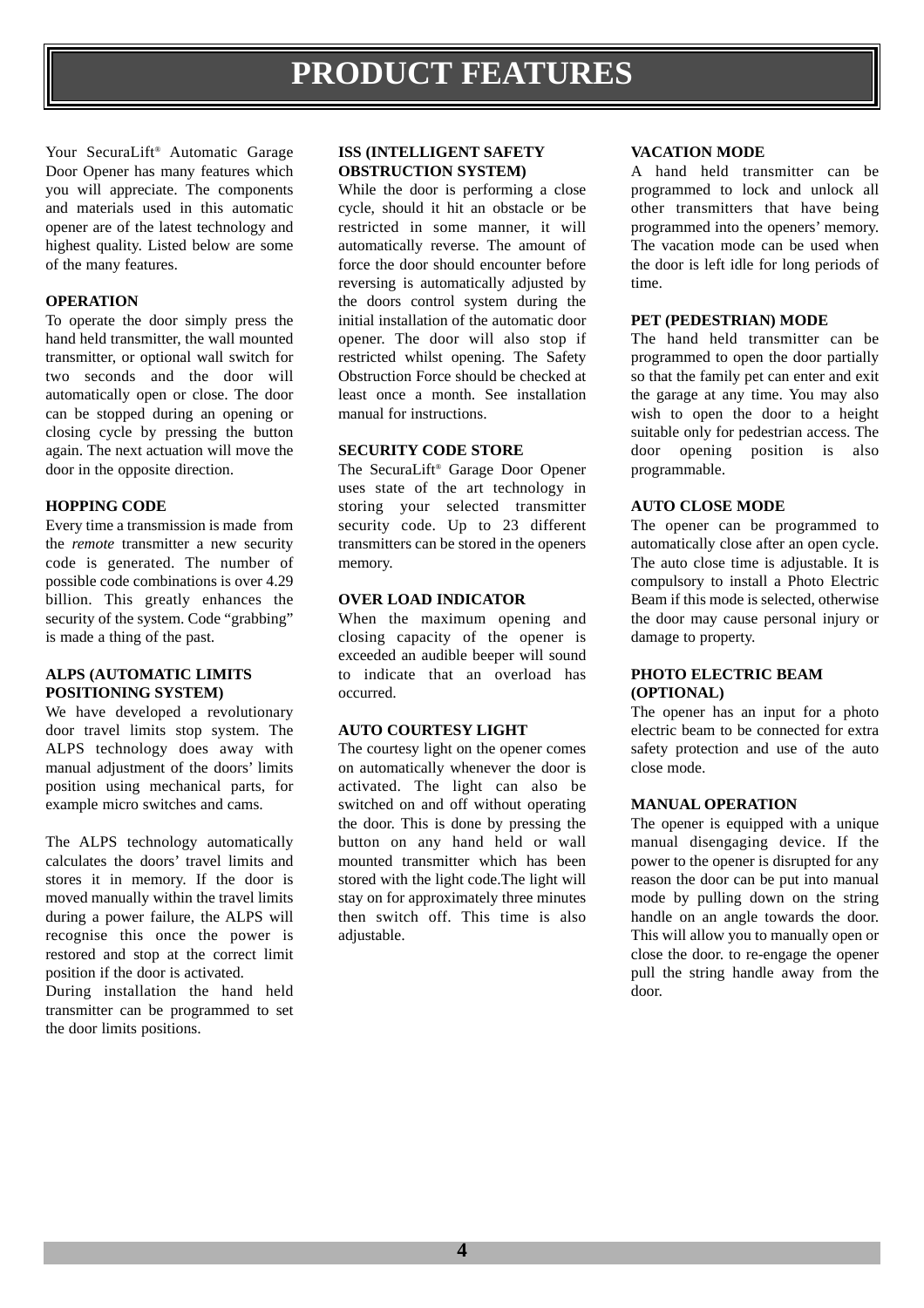### **OPERATING CONTROLS**

**1. LIGHT CODE button** (white) is used for storing or erasing the transmitter button (code) you wish to use to switch the courtesy light on the opener on or off.

**2. CODING LED** (red) light flashes when a code is being stored or when a transmitter button is pressed.

**3. DOOR CODE button** (blue) is used for storing or erasing the transmitter button you wish to use to command the door to open, stop or close.

**4. DOOR STATUS LED** (Yellow)

**5. CLOSE drive button** (red) is used during installation to help set the close limit position. Pressing and holding this button will move the door in the close direction. Movement stops when the button is released.

**NOTE: The close safety obstruction detection is inoperable whenever the Open or Close Drive button is used to move door.**

**6. CLOSE LIMIT LED** (red) the led is very helpful during installation. It illuminates and flashes when the door is closing and remains steady on when the close limit position has been reached.

**7. AUTO CLOSE TIME button** (White) is used to adjust the auto close time. While holding in the auto close button and then pressing the open button the time is increased. Each press will increase the time by 5 seconds. Pressing the close button will decrease the time.

**8. SET button** (yellow) is used during the installation phase together with the Open and Close buttons to set the door limit positions. The Set button is also used to re-initialise the Opener.

**9. O/S/C button** (Yellow) is used during installation to test the open, stop and close cycles for the opener. The opener has to be initialised by the Reset button before the O/S/C button becomes operable.

10. **OPEN DRIVE button** (green) is used during installation to help set the open limit position. Pressing and holding this button will move the door in the open direction. Movement stops when the button is released.

**NOTE: The open safety obstruction detection is inoperable whenever the Open or Close Drive button is used to move door.**

**11. OPEN LIMIT LED** (green) the led is very helpful during installation. It illuminates and flashes when the door is opening and remains steady on when the open limit position has been reached.

**12. FORCE MARGIN SET Button**

The obstruction force pressure is set automatically by the opener during installation. The pressure can be adjusted manually using the Force Margin Set button (White). Pressing the force margin set button and open or close button will increase or decrease the amount of force. The Force Margin Set is only ever used if other environmental factors (wind, etc.) effect the operations of the door/opener.

13. P. E. SHUNT. The shunt has to be removed when connecting a Photo Electric Beam.

**NOTE: P.E. SHUNT** must not be removed otherwise the opener will not function correctly. Remove only when a P.E beam is to be connected.

**14. PROG INPUT** is used for the connection of the ATA Universal Programmer for the purpose of editing control and receiver functions.

**15. O/S/C INPUT** is used for the connection of a wired switch (momentary contact). This switch can then be used to open, stop or close the door. Install the wall switch in a location where the switch is out of reach of children and the garage door is visible.

**16. ENGAGE/DISENGAGEMENT**

**CORD** when pulled down and released this will select manual mode on the opener, particularly when there is a power failure. Pulling down and again releasing will select automatic mode on the opener. The length of the string is adjustable.

#### **17. EASY ACCESS**

**TRANSMITTER** The "manual release" engage/disengagement handle has within its housing a wireless transmitter. If the button is pressed it will open, stop or close the garage door.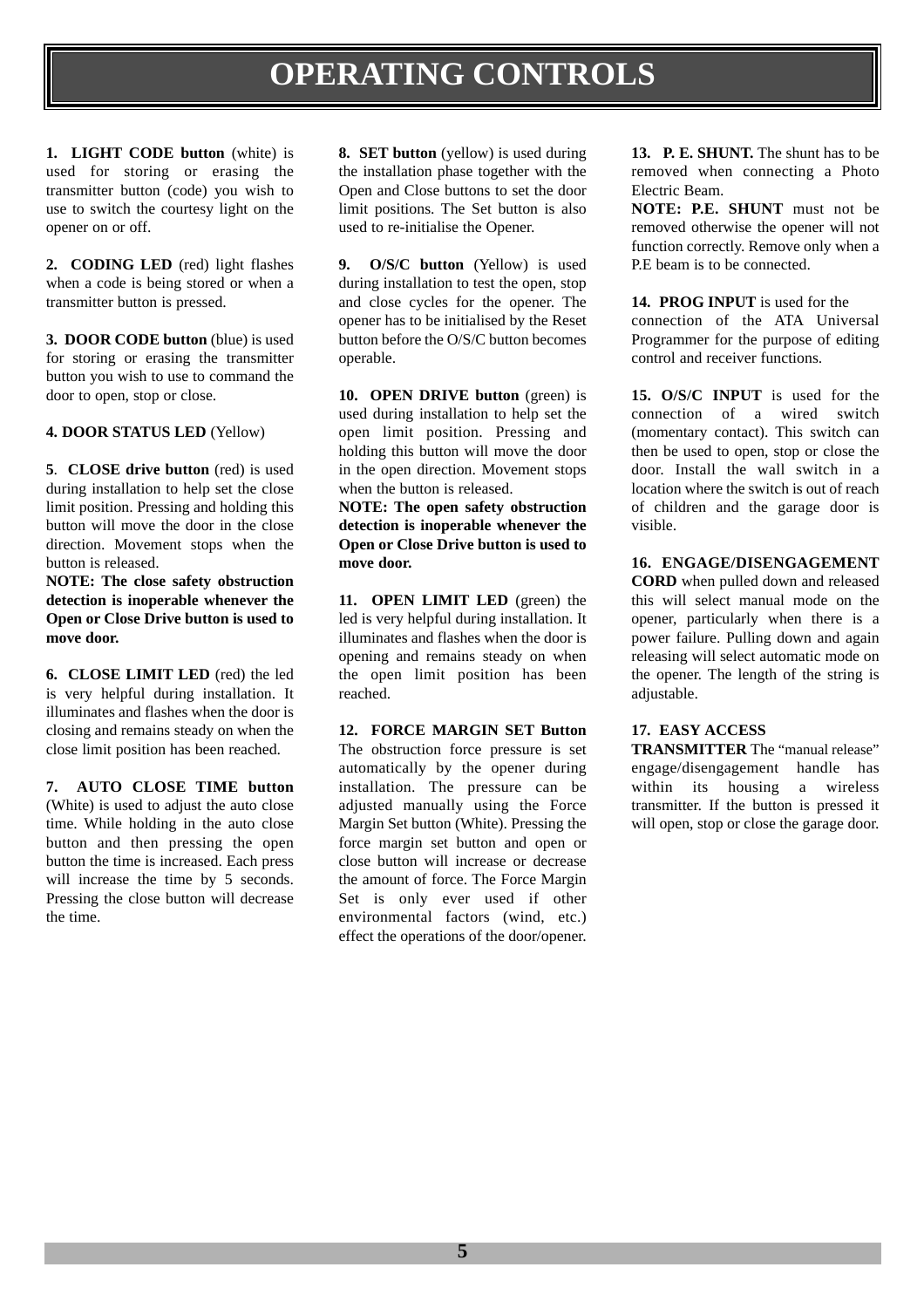### **OPERATING CONTROLS**



- **1) LIGHT CODE BUTTON (WHITE)**
- **2) CODING LED (RED)**
- **3) DOOR CODE BUTTON (BLUE)**
- **4) DOOR STATUS LED (YELLOW)**
- **5) CLOSE DRIVE BUTTON (RED)**
- **6) CLOSE LIMIT LED (RED)**
- **7) AUTO CLOSE BUTTON (WHITE)**
- **8) SET BUTTON (YELLOW)**
- **9) O/S/C BUTTON (YELLOW)**
- **10) OPEN DRIVE BUTTON (GREEN)**
- **11) OPEN LIMIT LED(GREEN)**
- **12) FORCE MARGIN SET BUTTON**
- **13) P.E. SHUNT**
- **14) PROG. INPUT**
- **15) O/S/C INPUT**
- **16) ENGAGE/DISENGAGEMENT CORD**
- **17) ENGAGE/DISENGAGEMENT HANDLE EASY ACCESS TRANSMITTER**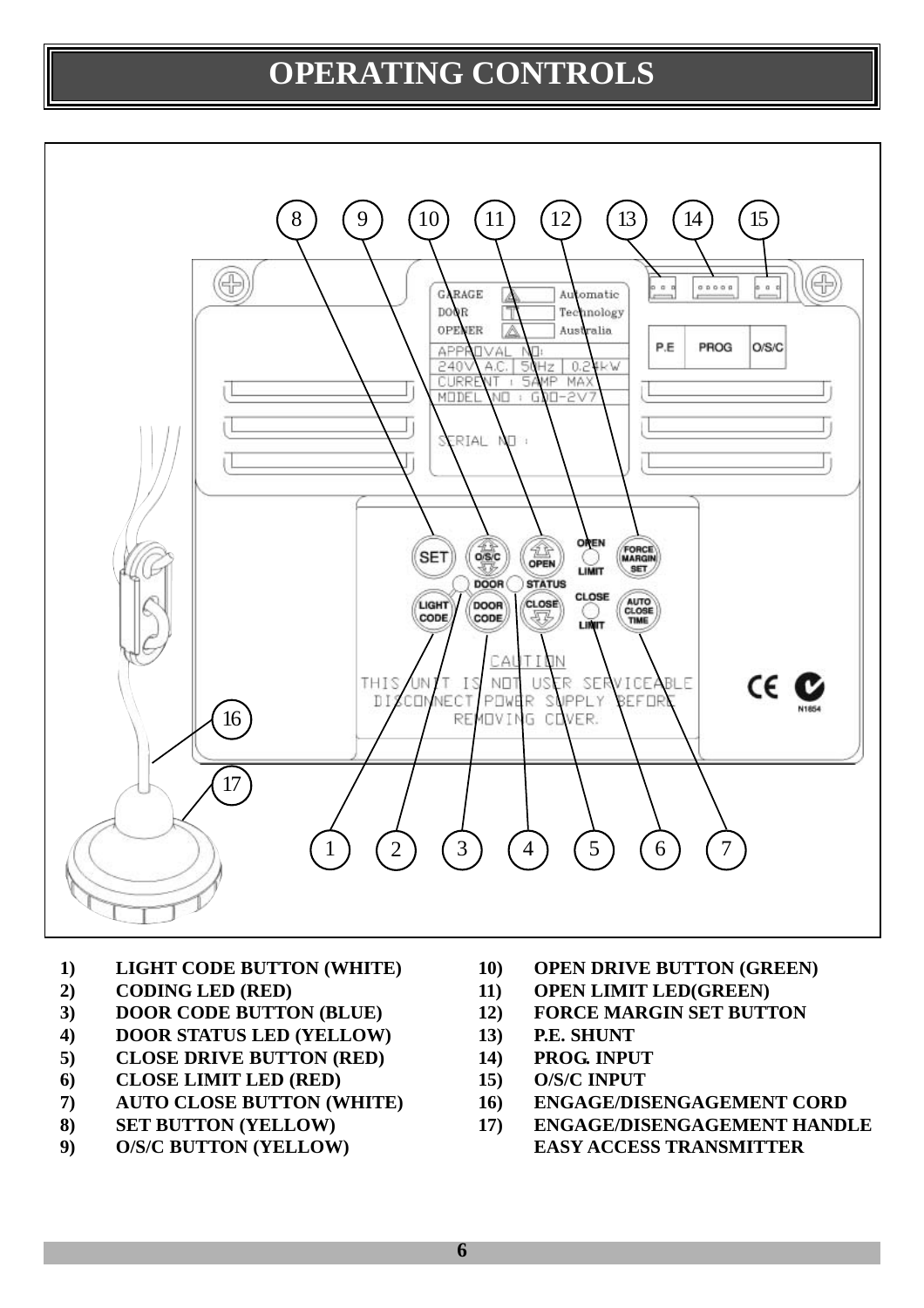# **PACKAGE CONTENTS**

| <b>ITEM</b>                                                | <b>QUANTITY</b> |
|------------------------------------------------------------|-----------------|
| <b>GDO-2 SECURALIFT® DRIVE UNIT</b>                        | 1               |
| SECURACODE <sup>®</sup> KEY RING TRANSMITTER - PTX-4       | $\mathfrak{D}$  |
| EASY ACCESS TRANSMITTER - EAT-1 (Not available all models) |                 |
| WALL MOUNT BRACKET FOR PTX-4                               | 1               |
| <b>BATTERY A23 12V ALKALINE</b>                            | $\overline{2}$  |
| <b>TUBES</b>                                               | 5               |
| <b>TUBE INSERTS</b>                                        | 4               |
| PIPE SUPPORT ASSEMBLY                                      |                 |
| <b>CHAIN</b>                                               | 1               |
| SHUTTLE/TROLLEY ASSEMBLY                                   | $\overline{2}$  |
| DOOR ATTACHMENT ARMS                                       | $\overline{2}$  |
| <b>ACCESSORY PACK</b>                                      |                 |
| <b>INSTALLATION MANUAL</b>                                 |                 |

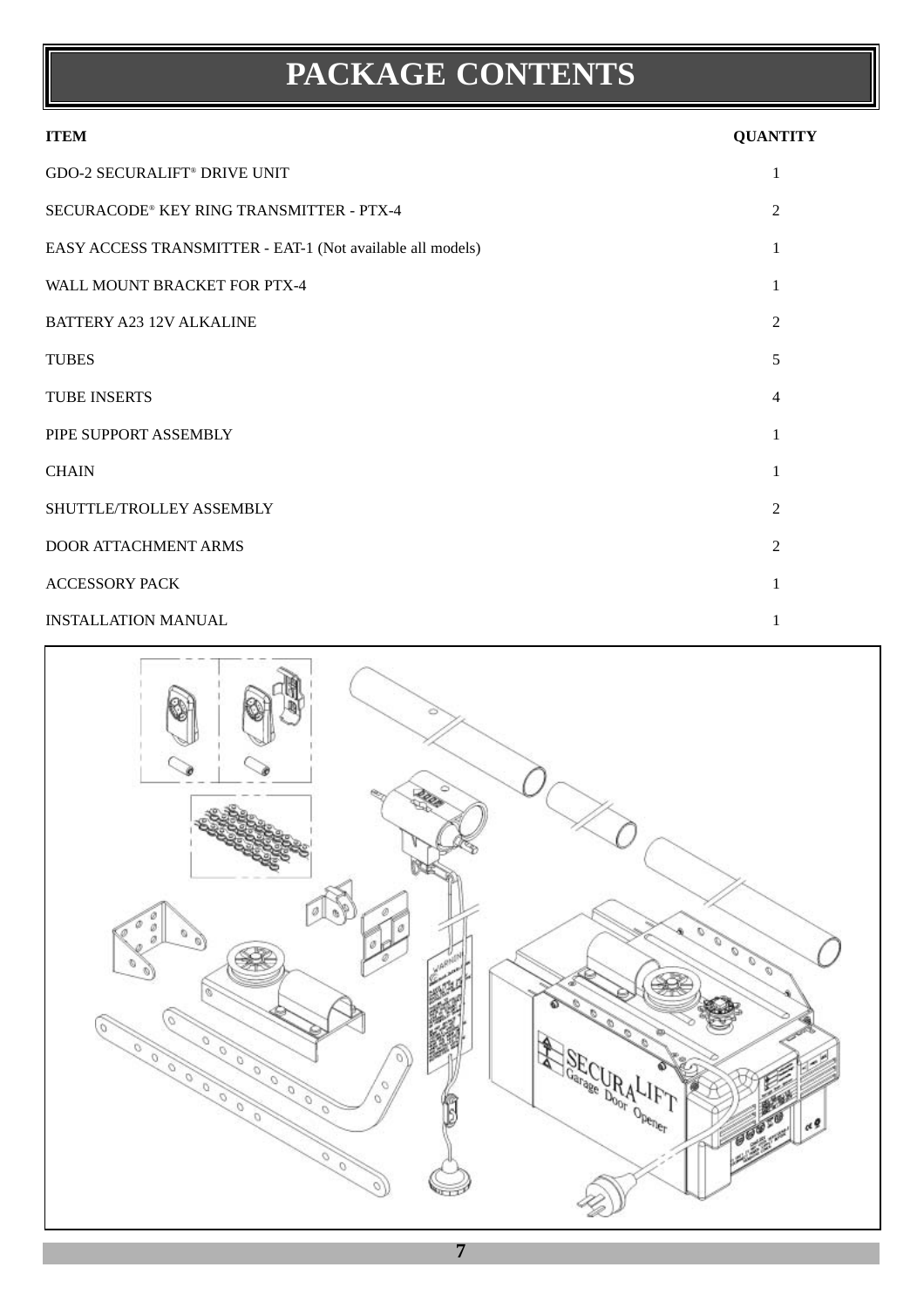### **TUBE/PIPE ASSEMBLY**

#### **IMPORTANT SAFETY INSTRUCTIONS FOR INSTALLATION**

**Warning: Incorrect installation can lead to severe injury. Follow ALL installation instructions.**

#### **CHECK OPERATION OF DOOR**

#### **BEFORE BEGINNING THE INSTALLATION OF THE SECURALIFT® AUTOMATIC OPENER CHECK THE OPERATION OF THE DOOR.**

The door must be well balanced and be in a reasonable operating condition. You should be able to lift the door smoothly and with little resistance. It should stay open around 900mm to 1200mm above the floor. The door should not stick or bind in the guide tracks. The ideal operational effort in raising or lowering the door should not exceed a force of 10kg (22 lbs.). Make sure that all door locks are either released, or disabled and remove unnecessary accessories.

#### **STEP 1**

Slide shuttle assembly onto tube (one piece only) and locate it in approximately half way position.

Please note: Arrow on shuttle must point towards garage door. To assemble the rest of the tubes, always slide short insert tube half way into the long tube, then slide other tube onto remaining portion of insert tubes. Continue this process with remaining tube until desired length is achieved.

#### **STEP 2**

The opener is supplied with a 10 teeth drive sprocket on drive unit. If the opener is to be fitted to a one piece door without track, exchange the 10 teeth sprocket on drive unit, with a 7 teeth drive sprocket available as an option from ATA.

**IMPORTANT:** If using a track type door (often referred to as a sectional or track tilt door) use only 10 teeth drive sprocket on the drive unit. If using a one piece door without tracks use the 7 teeth sprocket on drive unit.

#### **STEP 3**

Attach one end of chain (supplied) to chain index screw, nearer to drive unit, using one joint link. (**Fig. 3**).

Proceed to wrap chain around drive unit sprocket/idler wheel then follow along the pipe to the idler wheel on support pipe assembly, finally attach to the other end of the chain index screw.

**NOTE:** Make certain that teeth of drive unit sprocket are engaged in the chain and that the chain is not twisted. Make sure that the chain is engaged in the plastic chain idle wheel on the support pipe assembly.

#### **STEP 4**

Disengage trolley from chain index by swinging lever downward (**Fig. 4**), then slide trolley away from chain index along pipe track. Loosen locking nuts on chain index screws. To tighten chain, turn chain index in anti-clockwise direction, looking from support pipe assembly to drive unit. Do not overtighten chain as it has to sag 6-12mm. Check before locking screw with locking nuts that chain is not twisted. When the tension is finalised, tighten lock nuts at both ends of chain index.



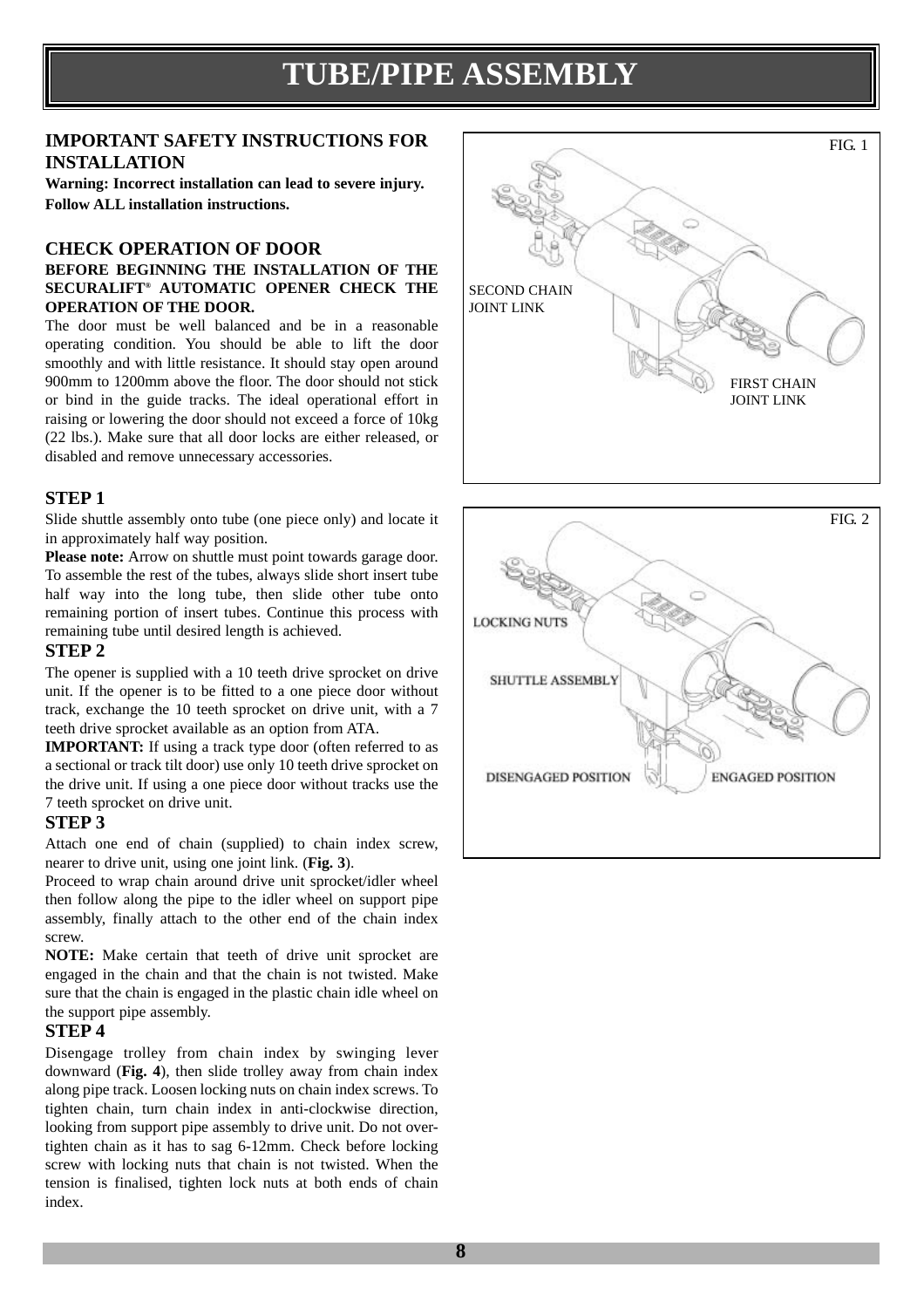### **DETERMINE THE DOOR TYPE**

Determine which type of garage door you have as illustrated below. (**Fig. 3 -5**).

● For a sectional (panel) door on tracks (**Fig. 3**) proceed with the installation from Step 5.

• For a one piece door on tracks (Fig. 4) proceed with the installation from Step 5.

• For a one piece door without tracks (on springs) (Fig. 5) proceed with the installation from Step 9.

**Remember** - a one piece door without tracks requires a 7 teeth drive sprocket.





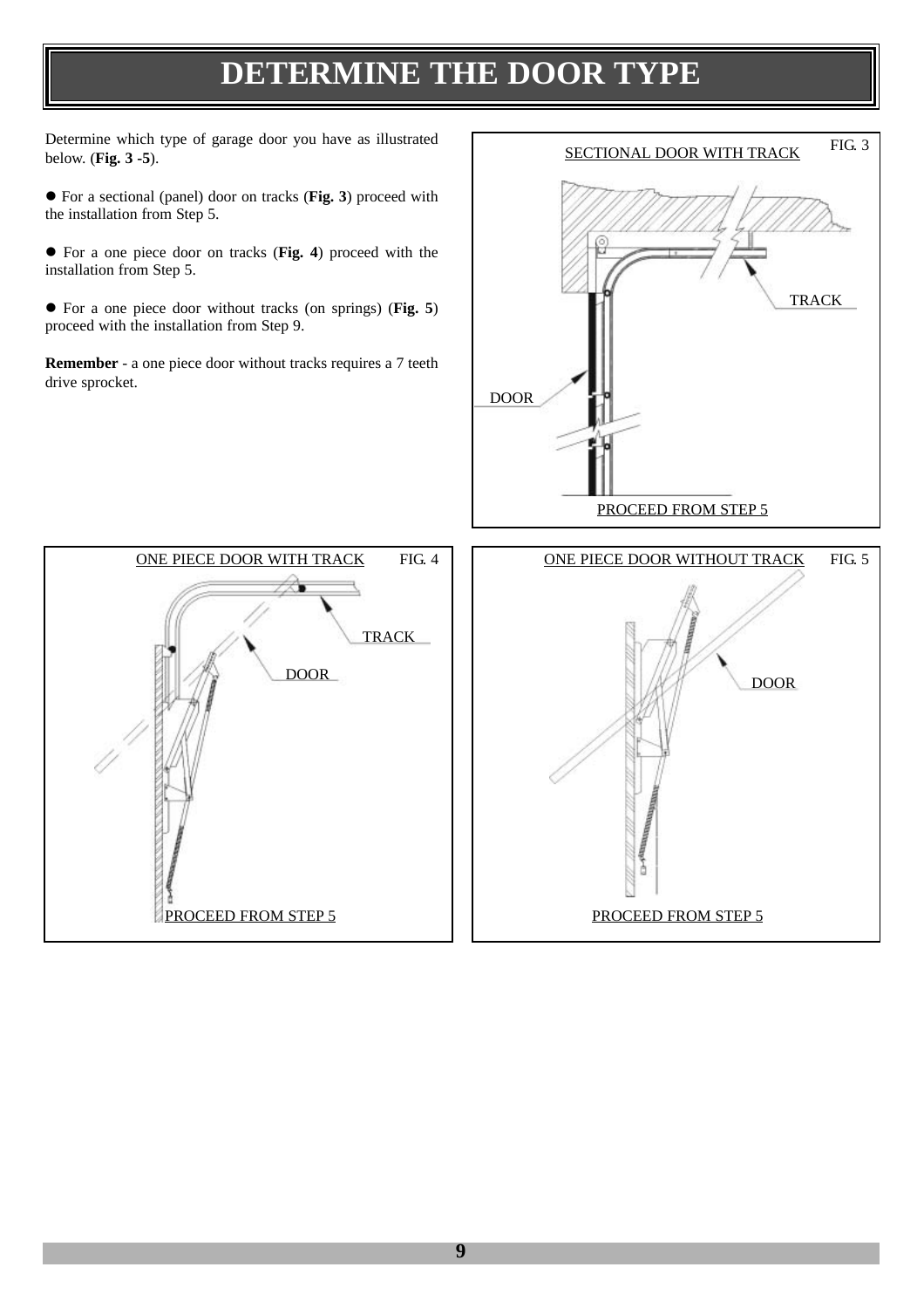### **MOUNTING OPENER FOR TRACK TYPE DOOR**

#### **STEP 5**

Open the door and find the highest point of travel of the top door panel. Using a level, transfer this height to the wall above the floor (**Fig. 6**) and mark a line 60mm above it.

Determine the centre of the location on the wall above and on top of the door. Then draw two (2) lines 21.5mm on each side of the door centre. (**Fig. 7**).

#### **STEP 6**

The intersection of line at 21.5mm from door centre and line 60mm above highest point of travel are centre points, where holes for mounting of wall bracket should be drilled. (**Fig. 7**) If the wall bracket is mounted onto concrete or brick wall, use 8mm or 5/6 loxins or dynabolts. If mounting onto wooden lintel or beam, use wood screw #20 or equivalent minimum 50mm long.

#### **WARNING: MAKE SURE CONCRETE, BRICK WALL OR TIMBER LINTELS ARE SOLID AND SOUND SO AS TO FORM A SECURE MOUNTING PLATFORM.**

#### **STEP 7**

When the wall bracket is firmly secured in its proper position, attach the support pipe assembly to wall bracket with 90 mm long clevis pin and secure with supplied spring clip, (**Fig. 8**) leaving drive unit in its packing box for protection during installation.

#### **STEP 8**

Raise the drive unit from the packing box and support it in a horizontal position with a step ladder, then open the garage door. Rest the opener on the open door and use a scrap piece of wood to bring it to horizontal level. Line up the track with the centre line on top of the door. Secure to the ceiling above drive unit mounting holes, with perforated angle (not supplied). A representative mounting is shown. (**Fig. 9 & 9a**)

Connect angle and drive unit with 2 flat perforated strips of angle (not supplied) with M8 x 20mm screws, nuts and washer. Strips should not extend more than 18mm below centre of drive unit mounting holes. (**FIG. 9 & 9a**).

**WARNING: THE OPENER MUST BE SECURELY FASTENED TO A STRUCTURAL SUPPORT OF THE GARAGE. FAILURE TO FASTEN THE OPERATOR CORRECTLY WILL LEAD TO POSSIBLE OPENER FAILURE CAUSING SERIOUS PERSONAL INJURY AND/OR PROPERTY DAMAGE.**

### **GO TO STEP 13**

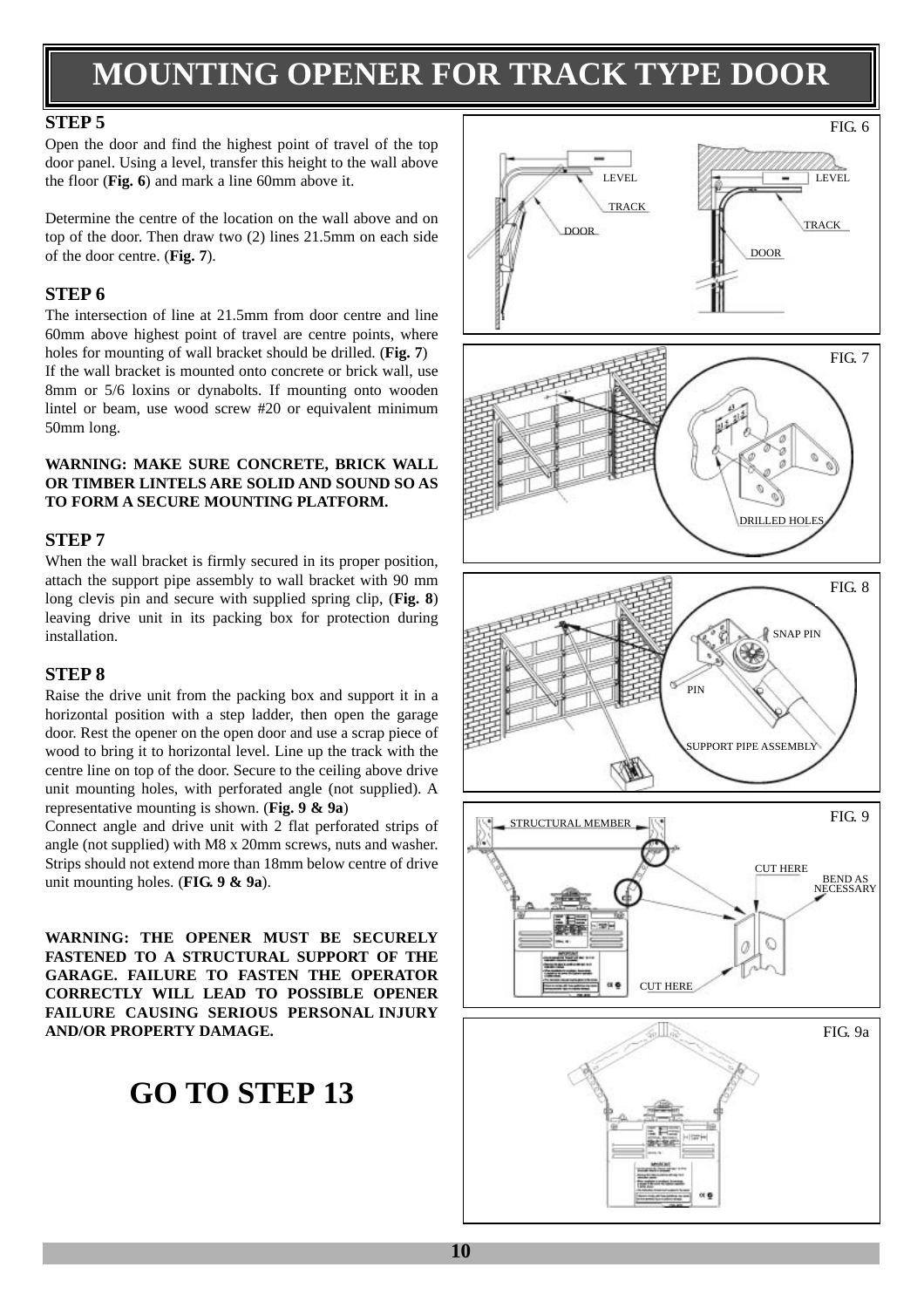### **MOUNTING OPENER FOR SPRING LOADED DOOR**

#### **STEP 9**

Determine the centre of the door and mark this location on the wall above and on top of the door. Then draw two  $(2)$  lines 21.5mm on each side of the door. (**Fig. 10**).

#### **WARNING; MAKE SURE CONCRETE, BRICK WALL OR TIMBER LINTELS ARE SOLID AND SOUND SO AS TO FORM A SECURE MOUNTING PLATFORM.**

#### **STEP 10**

Raise the door to open position. Rest the opener on the top edge of the door with end of the pipe/tube against the header wall and drive unit support level with the lowest point of the open door. (**Fig. 11**).

**Note:** Do not slide opener tube/pipe on face of the door when it is open.

Secure the opener to the ceiling above drive unit mounting holes, with perforated angle (not supplied). A representative mounting is shown. (**Fig. 9 & 9a**)

Connect angle and drive unit with 2 flat perforated strips of angle (not supplied) with M8 x 20mm screws, nuts and washer. Strips should not extend more than 18mm below centre of drive unit mounting holes. (**Fig. 9 & 9a**). Do not lock screws at this stage.

#### **STEP 11**

Close the door slowly. The opener pipe/tube will be elevated by the top edge of the door as it moves. Stop the door when it is at its highest point of travel. (**Fig. 12**)

Allow 25mm additional height for clearance between the door and the track. Support pipe / tube in this position and the close the door. (**Fig. 12**) This will be the height to mount the wall bracket. Top of door must not touch tube.

**WARNING: THE OPENER MUST BE SECURELY FASTENED TO A STRUCTURAL SUPPORT OF THE GARAGE. FAILURE TO FASTEN THE OPERATOR CORRECTLY WILL LEAD TO POSSIBLE OPENER FAILURE CAUSING SERIOUS PERSONAL INJURY AND/OR PROPERTY DAMAGE.**

#### **STEP 12**

With the centre point of the door located, mark a line through the centre of the wall bracket onto the header wall (above the door). Using the bracket as a template mark a minimum of two holes and drill with appropriate size bit. If necessary the wall bracket can be anchored using more than two holes for a more secure fitting.

If the wall bracket is mounted onto concrete or brick wall, use M8 or 5/6 loxins or dynabolts. If mounted onto wooden lintel or beam, use wood screws #20 or equivalent, minimum 50mm long. Attach the wall bracket to the support pipe assembly with 90mm long clevis pin (Fig. 13) and secure by spring clip.







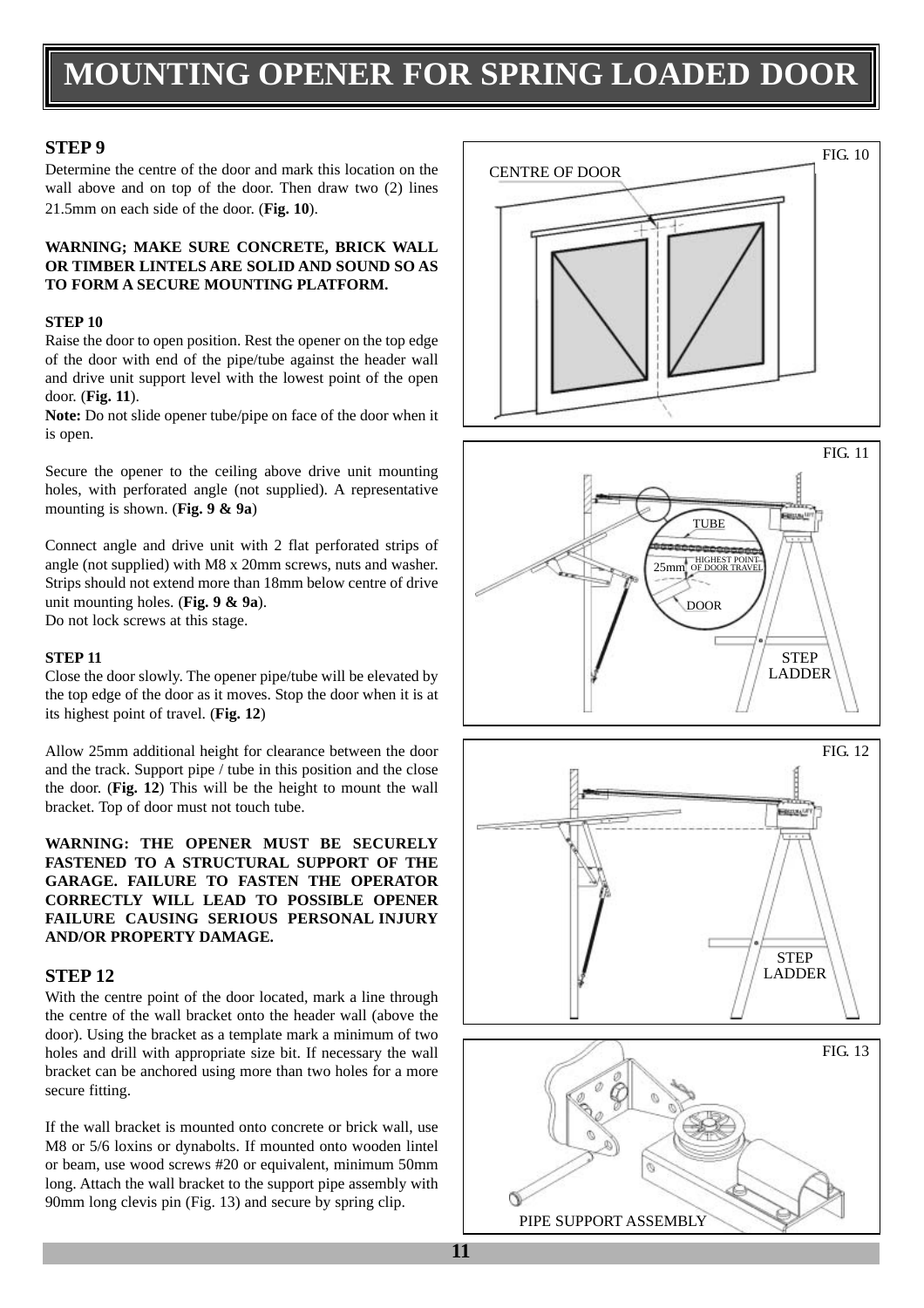### **MOUNTING DOOR BRACKET AND ARMS**

#### **STEP 13**

The door bracket comes in two parts. The bottom plate with two mounting holes is used on its own for any one piece doors. The top plate is placed over the bottom plate and uses 4 mounting holes for extra strength. This is used on sectional doors. (See **Fig. 14**).

Mount the door bracket to the centre line of the door (**Fig. 14**), using M6 or equivalent screws (not supplied) Alternatively it can be welded on steel doors.

**Note:** As various types of doors exist, if in doubt about the strength of the door, reinforcement may need to be added to the frame of the frame or panel where necessary. Damage to the door panel may occur if the bracket is installed incorrectly on a panel with insufficient strength. The door opener warranty does not cover damage caused by the opener to the door and/or door panel.

#### **STEP 14**

Assemble bent and straight arm with screws, plain and spring washer and nuts supplied in accessory pack. (**Fig. 15**) Then connect assembled arm to the door bracket and the trolley by clevis pin and spring clip. Trolley must be in disengage position. Always use the bend & straight arm.

If installing on a door with bad wave action, lengthening the arm even further will assist the door operation by reducing the wave action.

#### **THE EASY ACCESS TRANSMITTER**

The Easy Access Transmitter is prepared ready for use with the battery pre-installed. Before the transmitter can be operational, the Transmitter Code has to be stored into the openers memory. To store the code please follow the instructions in Step 18.1 on page 16.

#### **REMOVING THE COVER TO REPLACE BATTERY**

- 1. Rotate the cover Clockwise to 'OPEN'
- 2. Rotate the cover Anti-clockwise to 'CLOSE'

#### **REMOVING THE BATTERY**

(Battery Type: 3V Lithium Battery CR1220). Use a non - metallic object (e.g Pen) to remove the battery. (see **Fig. 18**)

#### **WARNING**

Metallic objects used to remove the battery may DAMAGE the the circuit board or the battery.

#### **REPLACING THE BATTERY**

Place one side of the battery into the battery holder, then press the battery down firmly until it clicks into a flat position.

**Note:** The length of the manual release cord is user adjustable simply by sliding the plastic toggle along the cord to achieve the desired length. Adjust the length of the cord so that it can be easily reached by an adult of average height (ie. less than 1.8m tall).









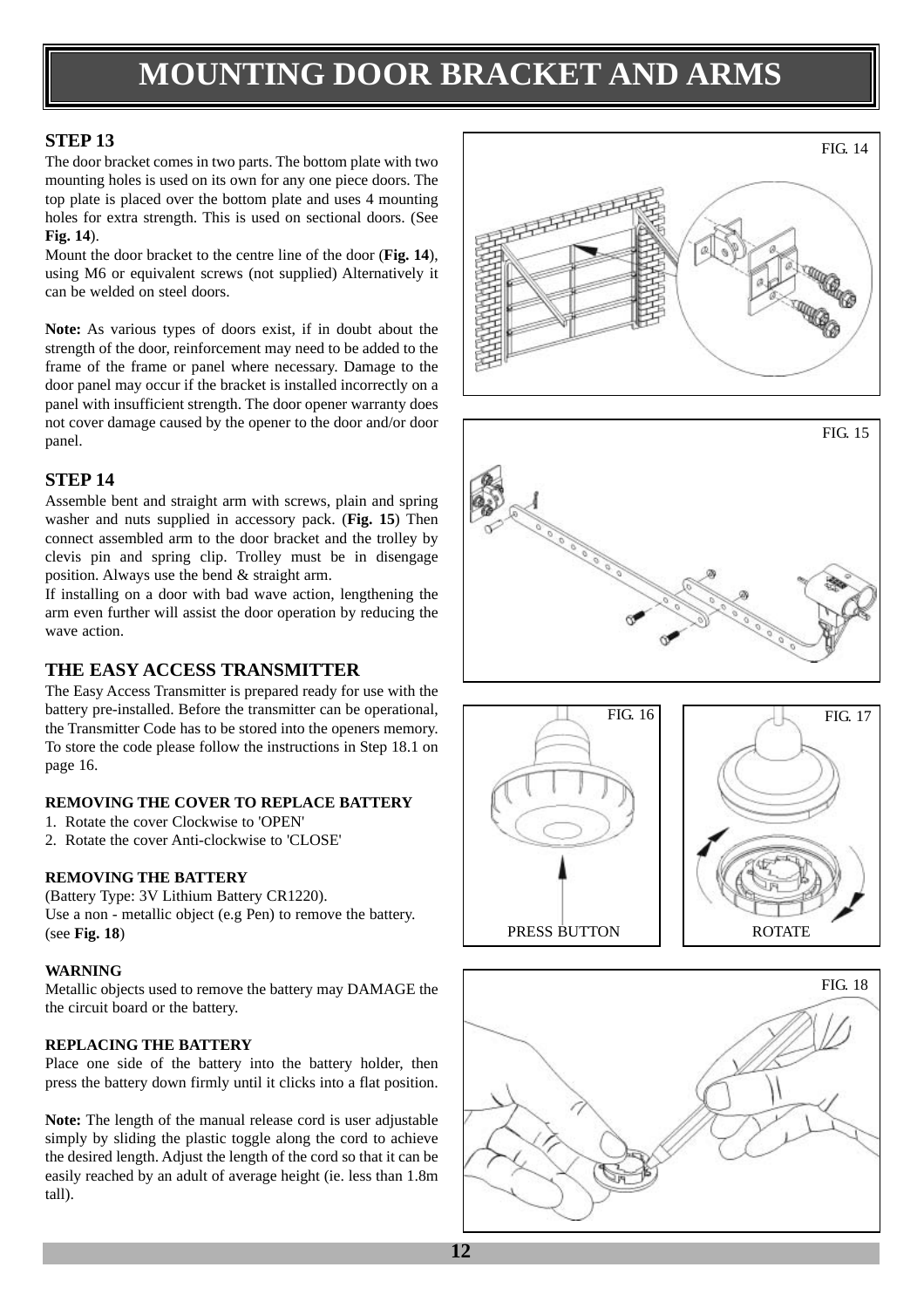# **SETTING LIMITS**

#### **STEP 15**

#### **SETTING TRAVEL LIMITS POSITIONS METHOD ONE: VIA THE CONTROL PANEL IMPORTANT NOTE: The O/S/C button will not function until the open and close limits positions are set.**

#### **15.1 SETTING LIMITS POSITIONS**

**1.** Plug the drive unit power cord into mains power point and switch power on.

**2.** Check that the door is open approximately half way. If not move it by hand.

**3.** Engage the shuttle into chain index. If necessary use the Red Close button or Green Open button to inch the index to engage the shuttle.

**NOTE:** The door and shuttle must be engaged into the chain index and should be in the approximate half way position.

**4.** Depress red close button and hold it, the door will start closing. Release the button once you have reached your desired closed limit position. (**Fig. 19**)

**5.** Press the set button (**Fig. 19**). This action will store into memory the closed limit position.

**6.** Press the green open button (**Fig 19**), the door will start opening. Release the button once you have reached your desired opened limit position.

**IMPORTANT WARNING: Please be aware that the garage door will start closing automatically once step 7 is performed. The door will also automatically re-open after fully closing with a small pause between the cycles.**

**7.** Press the Set button (**Fig. 19**). This action will store into memory the open limit position. The door will now automatically close to its limit position then fully open to calculate the safety obstruction forces (ISS). Please be aware of the above warning. The opener can now be operated from the O/S/C Button.

#### **15.2 RESETTING DOOR LIMIT POSITIONS**

**The door travel limit positions can be deleted for new positions by the following steps below:**

**1.** Press and hold the Close button (**Fig. 19**) for six (6) seconds until you hear three beeps and the red Close Limit LED starts to flash. Release the button.

**2.** Follow STEP 15.1 1 to 7 to set new travel limit positions.

#### **Go to STEP 17 and test the Safety Obstruction Force.**



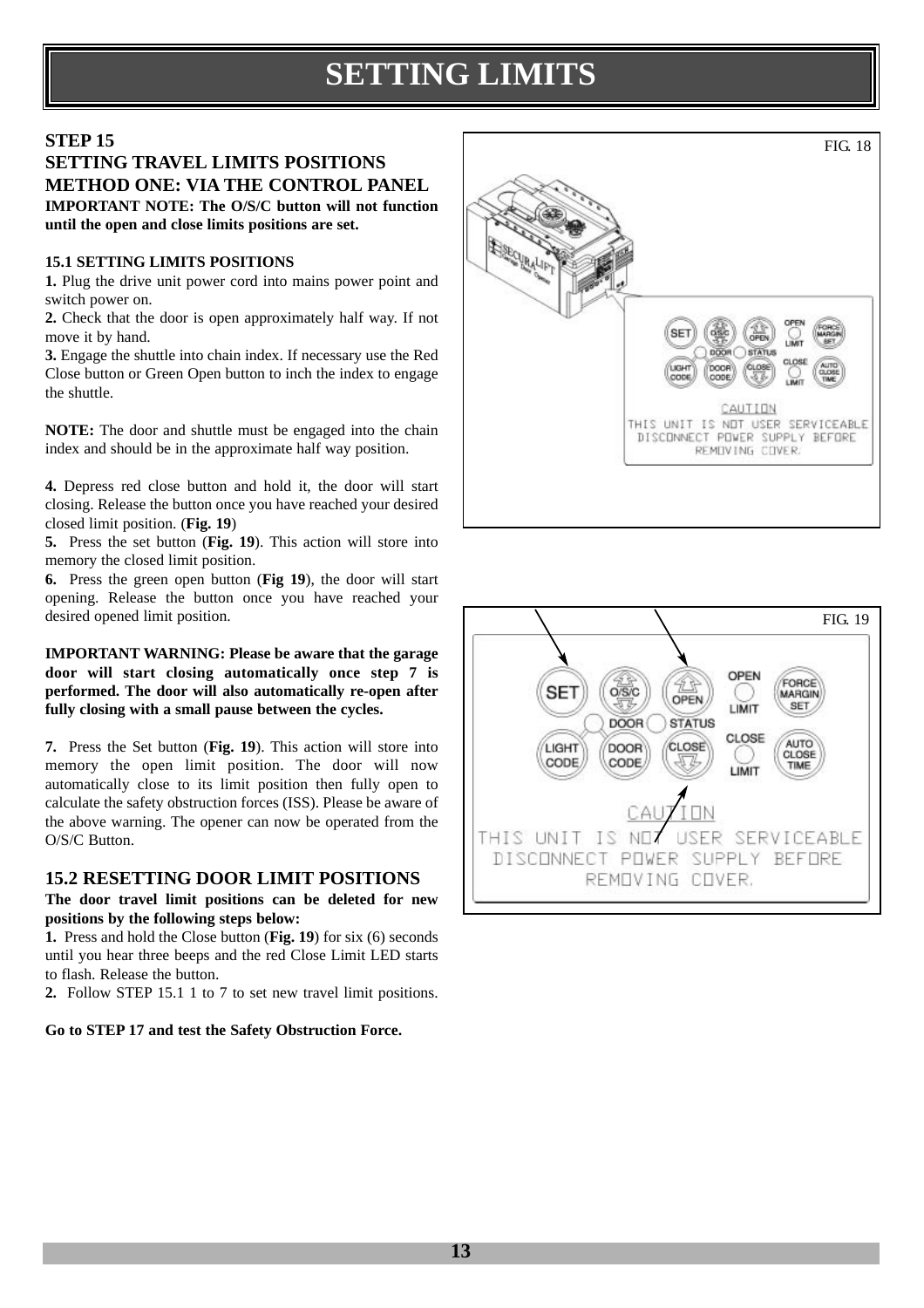### **SETTING LIMITS**

#### **STEP 16**

#### **SETTING TRAVEL LIMIT POSITIONS METHOD TWO: VIA THE TRANSMITTER IMPORTANT NOTE: The O/S/C button will not function until the open and close limits position are set.**

#### **16.1 SETTING LIMITS**

**1.** Plug the drive unit power cord into mains power point and switch power on.

**2.** Check that the door is open approximately half way. If not move it by hand.

**3.** Engage the shuttle into chain index. If necessary use the Red Close button or Green Open button to inch the index to engage the shuttle.

**NOTE:** The door and shuttle must be engaged into the chain index and should be in the approximate half way position.

**4.** Press and hold the Door Code button (**Fig. 19**).

**5.** Press button 1 (**Fig. 20**) on the transmitter for two seconds. Release and pause for two seconds. Press the same button again on the transmitter for two seconds.

**6.** Release the Door Code button.

**7.** Press button 4 (**Fig. 20**), the door will start closing, release the button once you are 1 to 2 cm from your desired closed limit position. Press button 3 (**Fig. 20**) for two seconds then release. **8.** Press button 4, each press will enable you to inch the door to your desired closed position.

**9.** Once you are happy with the position press button 2 (**Fig. 20**), this action will store into memory the closed limit position.

**10.** Press button 1 (**Fig. 20**), the door will start opening. Release the button once you are 1 to 2 cm from your desired open limit position. Press button 3 for two seconds then release.

**11.** Press button 1. Each press will enable you to inch the door to your desired closed position.

**IMPORTANT WARNING: Please be aware that the garage door will start closing automatically once step 12 is performed. The door will also automatically re-open after fully closing with a small pause between the cycles.**

**12.** Once you are happy with the position press button 2, this action will store into memory the open limit position. The door will now automatically close to its limit position then fully open to calculate the safety obstruction forces (ISS). Please be aware of the above warning.

#### **16.2 RESETTING DOOR LIMITS POSITIONS**

#### **The door travel limit positions can be deleted for new positions by the following below:**

**1.** Press and hold the Close button (**Fig. 21**) for six (6) seconds until you hear three beeps and the red Close Limit LED starts to flash. Release the button.

**2.** Follow STEP 16.1-1 to 12 to set new travel limit positions.

**Important: Their is no need to re-code the transmitter used for setting the limit positions. After the limits are set the transmitter will automatically reset to normal operation.**





**Go to STEP 17 and test the Safety Obstruction Force.**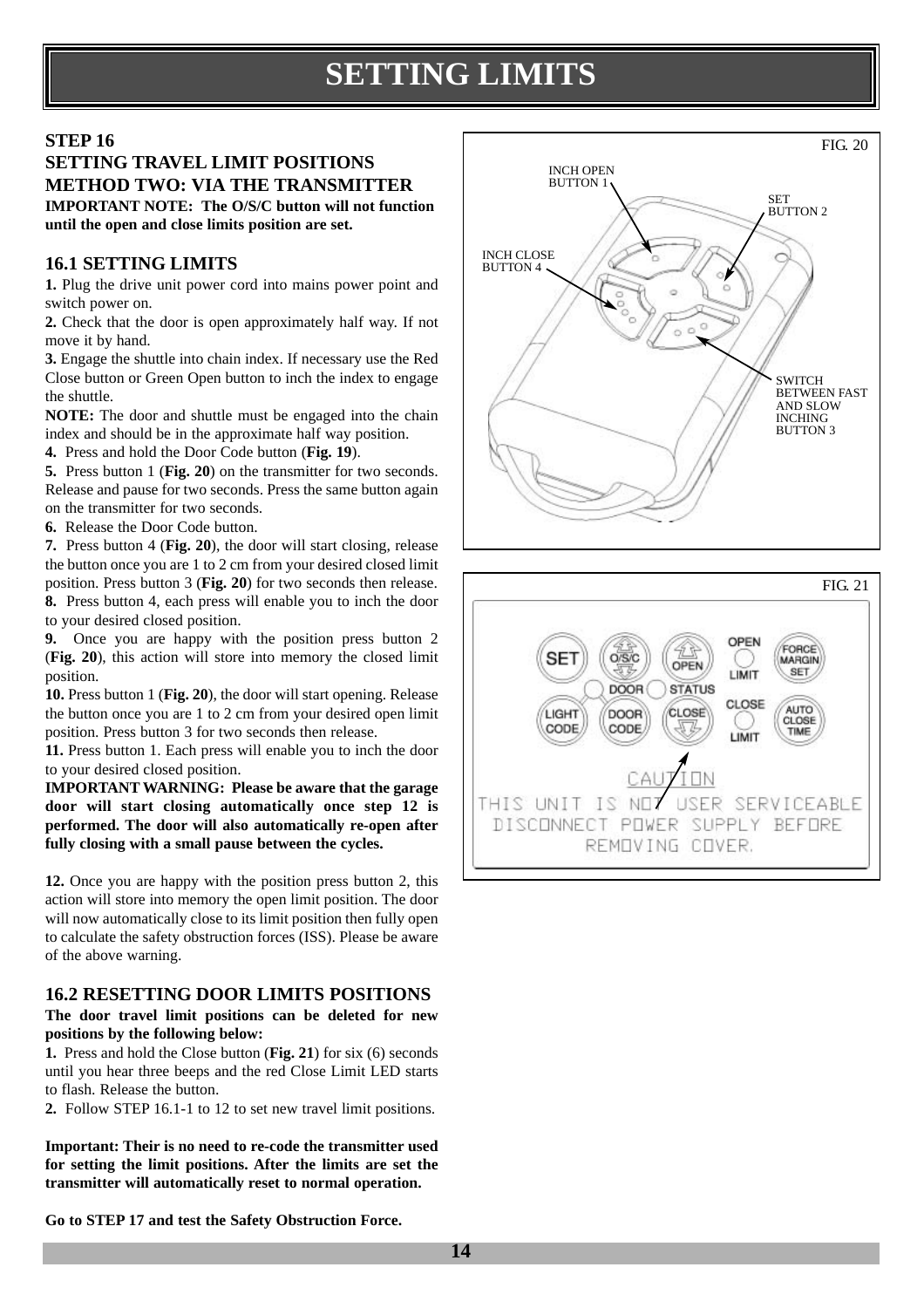### **SETTING SAFETY OBSTRUCTION FORCE**

### **STEP 17**

#### **SAFETY OBSTRUCTION TEST**

**Please take care when testing the Safety Obstruction Force. Excessive force can result in SERIOUS PERSONAL INJURY and/or PROPERTY DAMAGE.** 

#### **17.1 TESTING CLOSE CYCLE**

**1.** Open the door by pressing the Yellow O/S/C button (**Fig. 22**). **2.** Place a length of timber approximately 40mm high on the floor directly under the door (**Fig. 23**).

**3.** Press the Yellow O/S/C button to close door. The door should strike the object and start to re-open.

#### **17.2 TESTING OPEN CYCLE**

**1.** Close the door by pressing the Yellow O/S/C button.

**2.** Press again to open the door. When the door reaches half the opening distance, grab the bottom rail of the door firmly, the door should stop.

If the door does not reverse readily when closing, or stop when opening, the force may be excessive and need adjusting, refer to STEP 8.4.

**IMPORTANT WARNING: If the door is closing and is unable to re-open when obstructed, discontinue use. Do not use a door with faulty obstruction sensing. Repair fault and re-test before using.** 

#### **ADJUSTING SAFETY OBSTRUCTION FORCE**

The Safety Obstruction Force is calculated automatically and set in memory on the SecuraLift opener. It is usually not necessary to adjust the Safety Obstruction Force. The only time the force may need to be increased is due to environmental conditions, for example, windy or dusty areas, and areas with extreme temperature changes.

#### **17.3 TO INCREASE FORCE PRESSURE**

**1.** Press and hold the Force Margin Set button (**Fig. 22**)

**2.** While holding down the Force Margin button, press the Open button (**Fig. 22**). Each press increases the force margin. The Open Limit LED will illuminate each time the Open button is pressed. Each press increases the force margin. Test the force as per step 8.1 and 8.2. If the Open Limit LED flashes continuously when the open button is being pressed, this indicates that the maximum force pressure setting has being reached.

#### **17.4 TO DECREASE FORCE PRESSURE**

**1.** Press and hold the Force Margin Set button (**Fig. 22**).

**2.** While holding down the Force Margin button, press the Close button (**Fig. 22**). Each press decreases the force margin. The Close Limit LED will illuminate each time the Close button is pressed. Test the force as per step 8.1 and 8.2. If the Close Limit LED flashes continuously when the Open button is being pressed, this indicates that the maximum force pressure setting has being reached.

#### **17.5 TO RECALL FACTORY SET FORCE**

**1.** While holding down the Force Margin Set button (**Fig. 22**) press the SET button (**Fig. 22**) for two seconds.

**2.** Release both buttons. The default setting should now be recalled.



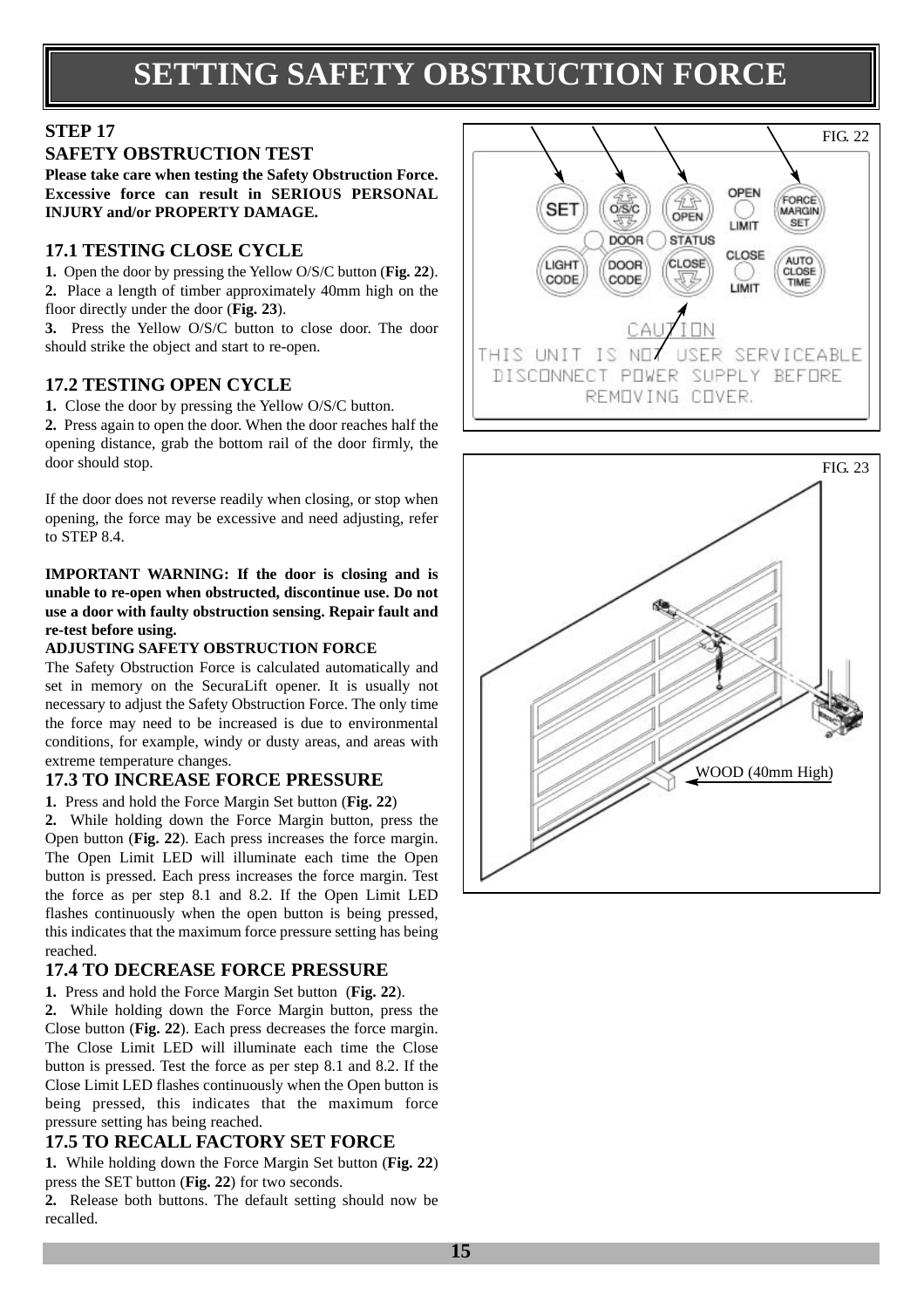# **CODING TRANSMITTERS**

### **STEP 18**

#### **SETTING TRANSMITTERS CODES**

Make sure to connect the battery to the transmitters. The memory in the openers receiver can store up to 23 different remote control transmitters.

#### **18.1 STORING THE TRANSMITTERS CODE**

**1.** Press and hold the Door Code button (**Fig. 24**).

**2.** Press the button (one of four) on the transmitter you would like to use to control the door for two seconds, pause for two seconds. Press the same button again on the transmitter for two seconds.

- **3.** Release the Door Code button.
- **4.** Press the transmitter button to test if it operates the door.

#### **18.2. SETTING THE TRANSMITTER TO OPERATE THE COURTESY LIGHT**

The transmitter can be programmed to operate the courtesy light on the door opener.

**1.** Press and hold Light Code button (**Fig. 25**).

**2.** Press the button on the transmitter you would like to use to switch on the light for two seconds, pause for two seconds. Press the same button again on the transmitter for two seconds.

- **3.** Release all buttons to store the transmitter in memory.
- **4.** Press the transmitter button to test if it switches on the light.

#### **18.3. SETTING THE TRANSMITTER TO OPERATE PET (PEDESTRIAN) MODE**

**1.** Press and hold Door Code button and the Close button (**FIG. 26**).

**2.** Press the button on the transmitter you would like to use to control pedestrian mode for two seconds, pause for two seconds. Press the same button again on the transmitter for two seconds.

**3.** Release all buttons to store the transmitter in memory.

**4.** Press the transmitter button to test if it operates the pedestrian mode.

To change the default pet (pedestrian) door opening position, refer step 24 on page 19.

#### **18.4. SETTING THE TRANSMITTER TO OPERATE VACATION MODE**

**1.** Press and hold Light Code button and the Close button (**Fig. 26**).

**2.** Press the button on the transmitter you would like to use to control vacation mode for two seconds, pause for two seconds. Press the same button again on the transmitter for two seconds.

**3.** Release all buttons to store the transmitter in memory.

**4.** To test, press and hold the transmitter button set for vacation mode for five seconds to set Vacation Mode.

To reset Vacation Mode press the same button for two seconds. Please note that when vacation mode is activated all stored transmitters will be locked out. This mode can only be deactivated by a transmitter which has being stored to activate this mode.





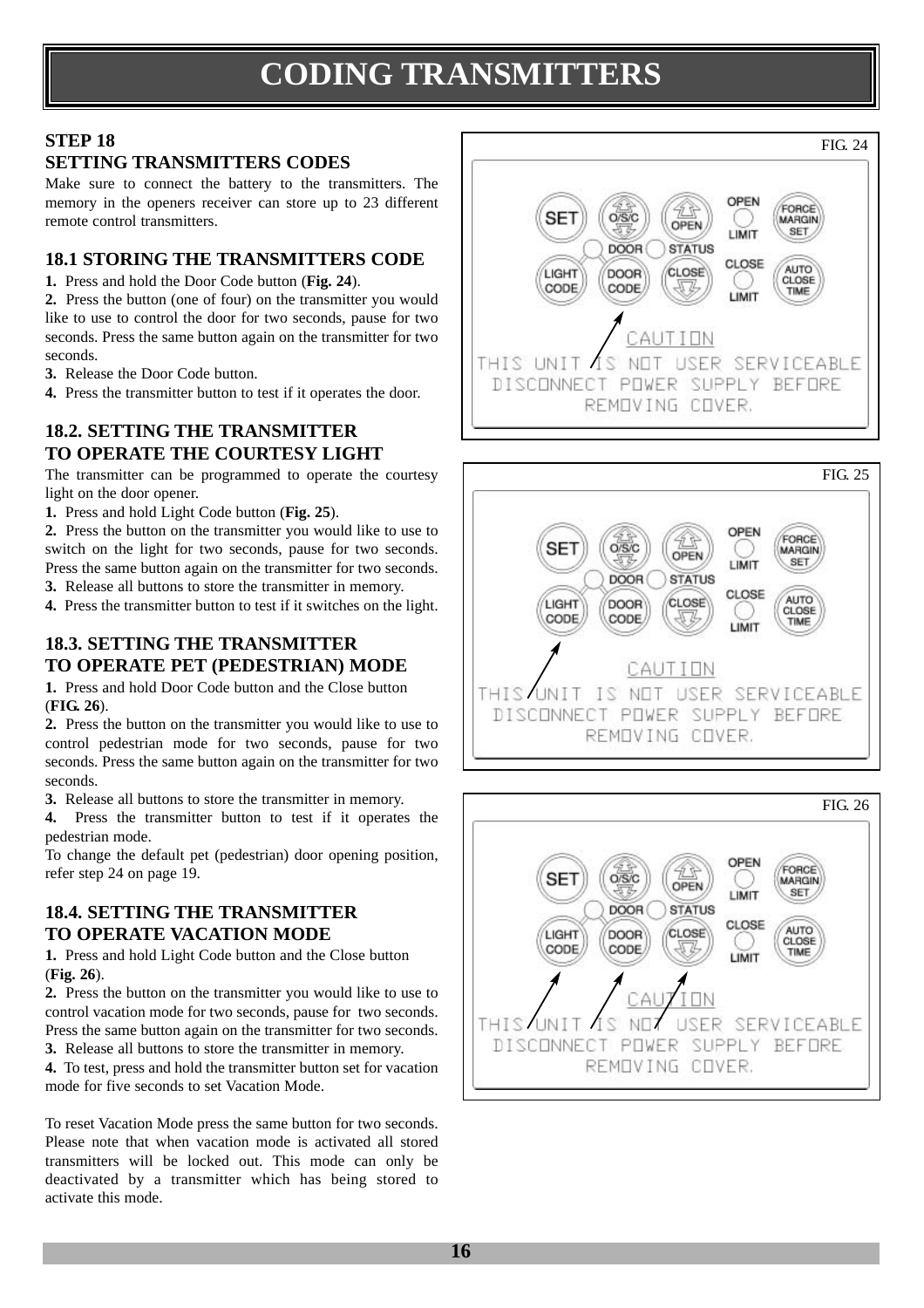### **CODING TRANSMITTERS**

#### **STEP 19 STORING TRANSMITTER(S) FROM A REMOTE LOCATION**

Using this method you don't need to have access to the control panel on the Door Opener. However, you do need a transmitter that is pre coded to the controller's receiver.

**IMPORTANT NOTE: The Door or Courtesy Light must be activated when the step below is performed. The moving Door or Light switching on is to confirm from a remote location that, the correct button was pressed, and the transmitter is in range of the Opener.** 

**1.** Take any pre-coded transmitter. Press the button for the function you require until the door is activated and release.

**2.** Then using a small needle press and hold firmly for two seconds through the Coding Hole (**Fig. 27**)

**3.** Within 10 seconds take the additional transmitter you wish to code.

**4.** Press the button (one of four) on that transmitter you would like to use to control the door for two seconds, pause for two seconds. Press the same button again on the transmitter for two seconds, the button should now be recorded.

**5.** Wait for 10 seconds and then press the recorded transmitter button to see if it operates the door.

#### **20. DELETING PROGRAMMED CODES 20.1 DELETING A STORED TRANSMITTER CODE**

**1.** Select the transmitter you want to delete.

**2.** Press and hold the Door Code button (**Fig. 28**).

**3.** Press the transmitter button you would like to delete for two seconds. Pause for two seconds. Press the transmitter button again for two seconds.

**4.** Release the Door Code button. The code should now be deleted. Confirm this by pressing the transmitter button, the door should not respond.

#### **20.2 DELETING ALL STORED TRANSMITTER CODES**

**1.** Turn the Power Off to the Opener.

**2.** Press and hold the Door Code button (**Fig. 28**).

**3.** Turn the Power On again, while holding the Door Code button. The Open Limit, Close Limit and Door Status LED's will illuminate for about five seconds. These LED's will turn Off and the Coding LED will illuminate. Release the Door Code button. All the stored codes including the Courtesy Light codes should now be deleted. Confirm this by trying to operate the door by pressing the transmitters previously used to control the door, the door should not respond.



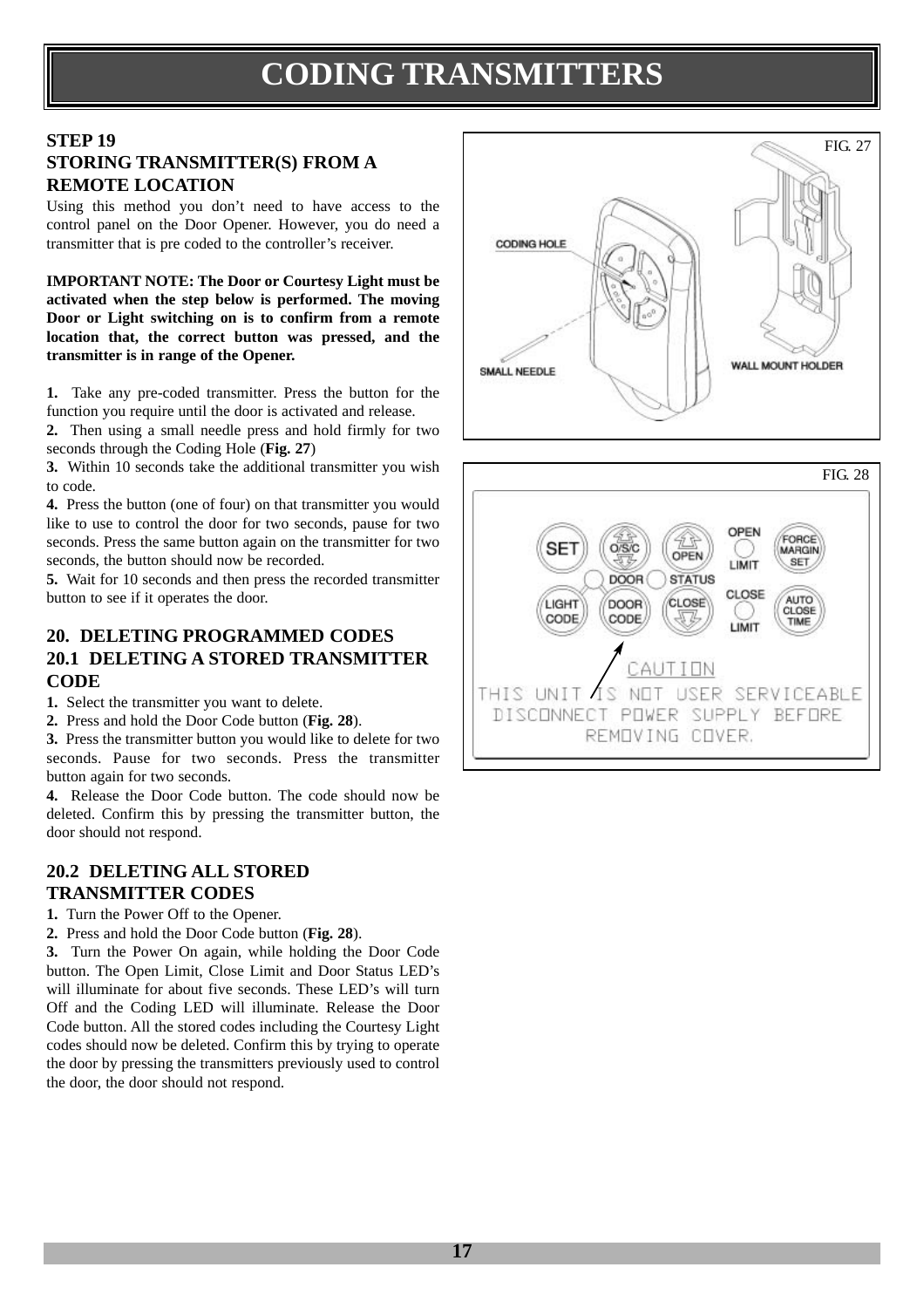### **21. FITTING THE SAFETY PHOTO ELECTRIC BEAM SENSOR (OPTIONAL)**

Locate the Photo Electric Beam (P.E.) normally closed contact type in a strategic location within doorway. We recommend 150mm above the floor level and as close as possible to the door opening, inside the garage. Remove shunt from P.E connector (**Fig. 29**) and connect the plug from the P.E. wiring harness to P.E. connector (**Fig. 30**). The wiring diagram is for Model PHBE (Order Code 90214).

Make sure to align the beams correctly. Follow the manual supplied with the Photo Electric Beam.

**WARNING; When using Auto Close Mode and P.E. beams, the doorway must be clear of all obstructions and persons at all times. The location of the beam and manner in which it is installed might not give safety protection at all times. Check to make sure that the height of the beam and type used give maximum protection possible.** 

#### **22. SETTING OF AUTO CLOSE TIME**

#### **IMPORTANT NOTICE: IT IS COMPULSORY TO INSTALLA PHOTO ELECTRIC BEAM BEFORE USING THE AUTO CLOSE MODE.**

The Auto Close timer will only start after the Photo Electric Beams (P.E.) path is broken and the auto close time has been set. If the P.E. path is not broken the door will remain open till the path is broken. If the Door Opener incurs an obstruction (not from the P.E.) while closing the door will re-open and not auto close until the part of the P.E. beam is broken again.

#### **SETTING AUTO CLOSE TIME**

**1.** Press in and hold the Auto Close Time button (**Fig. 29**).

**2.** While holding in the Auto Close Time button, press the Open button (**Fig. 29**). Each press of this button will add one second to the auto close delay time.

**3.** To decrease the delay time follow Step 1 and press the Close button. Each press will deduct one second from the auto close time.

**4.** Press the O/S/C button (**Fig. 29**) or transmitter to open the door. When the door is fully opened the Open Limit green LED will flash to indicate that the auto close mode is in operation. Break the path of the P.E. Beam momentarily, this will initialise the auto close mode. When the door reaches the fully opened position, the door will pause for the set auto close time and start to auto close.



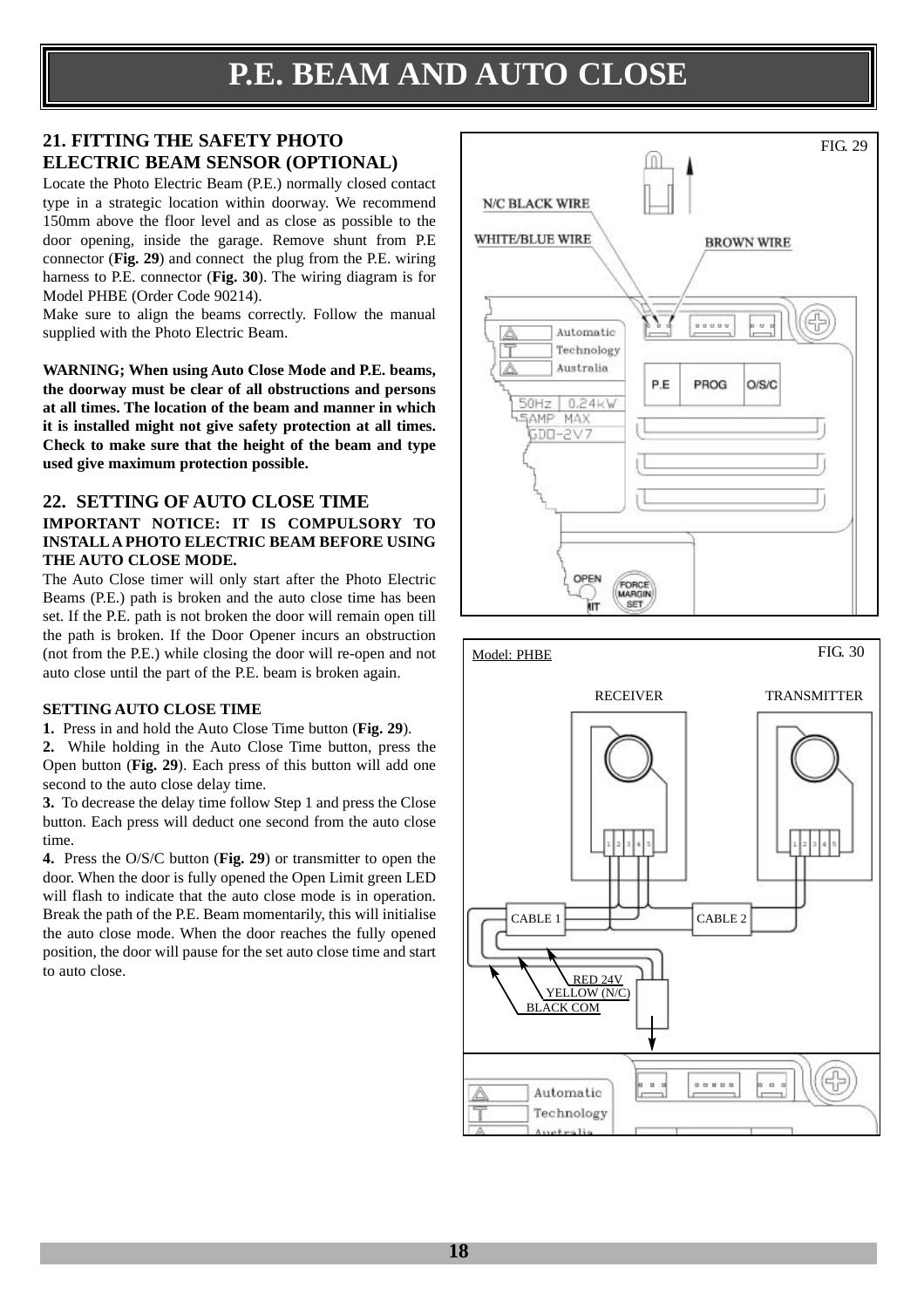# **FINAL SET UP**

#### **23. SETTING OF COURTESY LIGHT TIME**

The preset courtesy light time on the door opener is 3 minutes. This time can be changed by the following:

**1.** Press in and hold both the Auto Close Time button and Force Margin Set button (**Fig. 31**).

**2.** While holding in the two buttons, press the Open button (**Fig. 31**). Each press of the button will add 10 seconds to the light time.

**3.** To decrease the time follow Step 1 and press the Close button (**Fig. 31**). Each press will deduct 10 seconds from the light time.

**4.** To recall the factory set default light time press in and hold together the Auto Close Time button, the Force Margin Set button and the Set button for about 2 seconds. Release all buttons, the factory set default of 3 minutes will be recalled.

#### **24. SETTING THE PET MODE DOOR OPENING POSITION.**

The default PET (Pedestrian) position is factory preset to a predetermined height. The PET mode status is indicated by both the Open and Close Limit LED's being illuminated. The default position can be changed by the following: **1.** Make sure the door is in the closed posistion. Press and hold the Open button for six (6) seconds **(Fig. 32**), you should hear three beeps and the Open and Close LEDs will flash rapidly.

**2.** Press the Open and Close buttons (**Fig. 32**) to move the door to your required new pet open door position.

**3.** Press the Set button (**Fig. 32**) to record the new position.

The Pet mode is activated from a transmitter button coded to that function. When activated the door drives to the preset position from either above or below. If the Pet button is pressed while the door is moving the door will be stopped. If the Pet button is pressed when the door is in the Pet position, then the door will be closed. No auto close is enabled.

#### **25. INSTALLATION OF WALL MOUNTED TRANSMITTER HOLDER**

**1.** Mount the holder in a location out of reach of children and convenient to the customer. **(Fig 33**). Make sure the door is visible from this location.

**2.** The transmitter can be easily clipped in and removed from the holder as required.

**3.** To set the transmitter codes refer to Step 18 on Page 16.

#### **26. RE-INITIALISING THE OPENER**

To re-initialise the opener press and hold the Set Button for two (2) seconds, the beeper will sound once. The door will start to move and re-calculate force margins. The door can move between the open and close limit positions up to four (4) times (depending on the position of the door and the power up condition). A single beep will be heard once the initialisation is complete. The door is now ready for use.





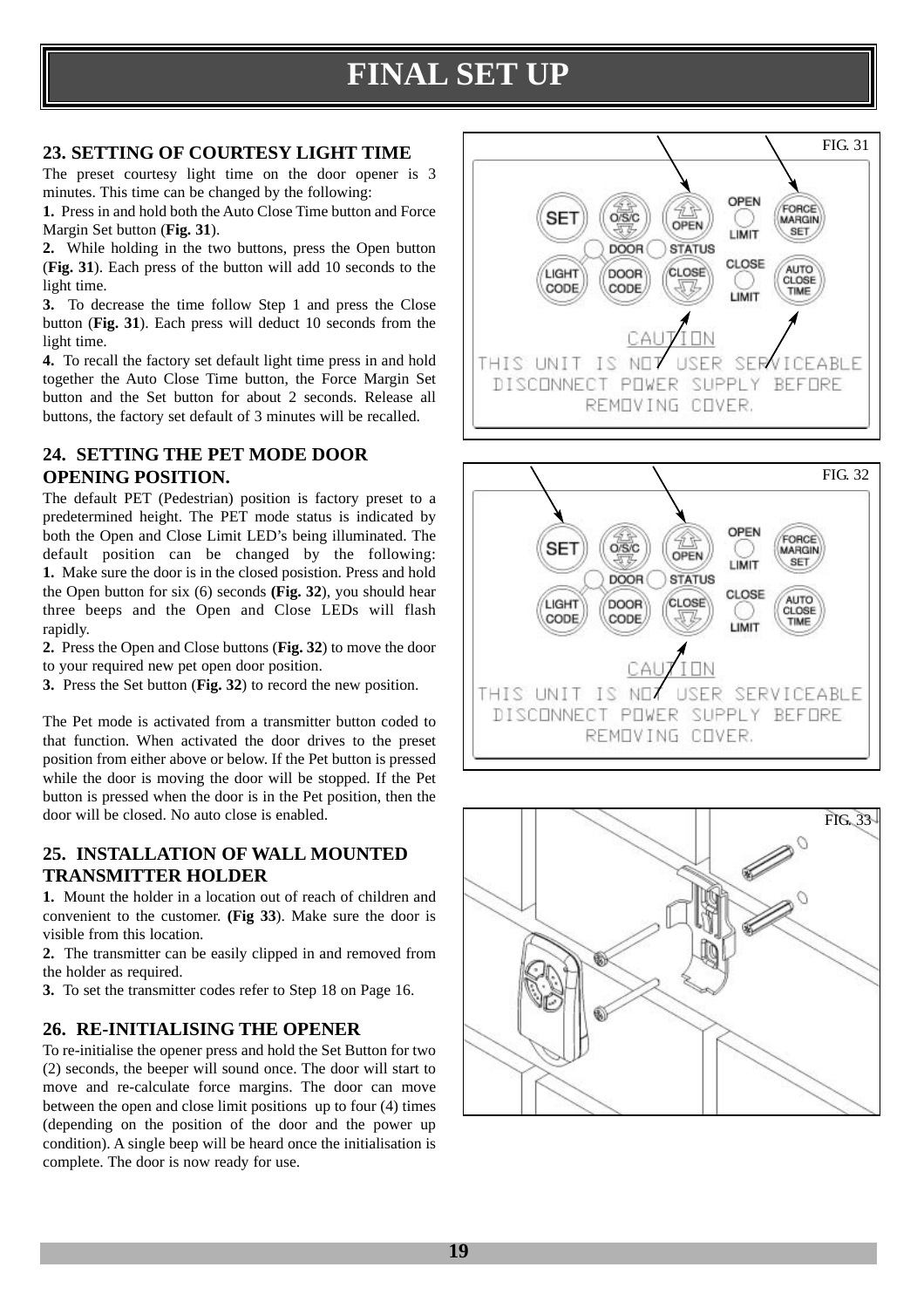### **PARAMETERS**

### **DOOR STATUS INDICATORS**

| <b>DOOR OPENER STATE</b>                                      | <b>OPEN LED</b><br><b>GREEN</b>      | <b>CLOSE LED</b><br><b>RED</b>       | <b>DOOR STATUS</b><br><b>LED YELLOW</b> | <b>BEEPER</b>                               |
|---------------------------------------------------------------|--------------------------------------|--------------------------------------|-----------------------------------------|---------------------------------------------|
| <b>OPEN</b>                                                   | ON                                   |                                      |                                         |                                             |
| <b>CLOSE</b>                                                  |                                      | <b>ON</b>                            |                                         |                                             |
| <b>OPENING</b>                                                | <b>FLASHING</b>                      |                                      |                                         |                                             |
| <b>CLOSING</b>                                                |                                      | <b>FLASHING</b>                      |                                         |                                             |
| <b>DOOR TRAVEL STOPPED</b>                                    | <b>FLASHING</b>                      | <b>FLASHING</b>                      |                                         |                                             |
| DOOR OBSTRUCTED WHEN OPENING                                  | <b>FLASHING</b>                      |                                      |                                         |                                             |
| DOOR OBSTRUCTED WHEN CLOSING                                  |                                      | <b>FLASHING</b>                      |                                         | <b>BEEPS WHILE</b><br><b>DOOR IS MOVING</b> |
| <b>DOOR OVERLOADED</b>                                        | <b>ALTERNATING</b><br><b>FLASHES</b> | <b>ALTERNATING</b><br><b>FLASHES</b> |                                         |                                             |
| DOOR IN OPEN POSITION WITH<br><b>AUTO CLOSE MODE SELECTED</b> | <b>ONE SECOND</b><br><b>FLASHES</b>  |                                      |                                         |                                             |
| <b>MAINS POWER INTERRUPTED</b>                                | <b>RAPID</b><br><b>FLASHES</b>       |                                      |                                         |                                             |

| <b>BUTTONS</b>                                                  | <b>FUNCTION</b>                                                     |
|-----------------------------------------------------------------|---------------------------------------------------------------------|
| O/S/C                                                           | Opens/Stops/Closes the door                                         |
| Door Code                                                       | Codes a transmitter button for O/S/C function                       |
| Light Code                                                      | Codes a transmitter button for light function                       |
| Door $Code + Close$                                             | Codes a transmitter button for pet (pedestrian) function            |
| Light Code $+$ Close                                            | Codes a transmitter button for vacation function                    |
| Force Margin Set + Open                                         | Increases the obstruction force margin setting                      |
| Force Margin Set + Close                                        | Decreases the obstruction force margin setting                      |
| Force Margin Set (then) Set                                     | Reloads the factory set default obstruction force margin setting    |
| Auto Close Time (then) Open                                     | Increases the auto close delay time                                 |
| Auto Close Time (then) Close                                    | Decreases the auto close delay time                                 |
| Auto Close Time (then) Set                                      | Reloads the factory set default auto close delay time               |
| Force Margin Set + Auto Close Time (then) Open                  | Each press of the open button increases the light time by 10 secs.  |
| Force Margin Set $+$ Auto Close Time (then) Close               | Each press of the open button decreases the light time by 10 secs.  |
| Force Margin Set + Auto Close Time (then) Set                   | Reloads the factory set default light time                          |
| Set (for 2 Secs.)                                               | Clears the door limits set positions. Limits then need to be reset. |
| $Set + Close$ (for 2 Secs.)                                     | Enters pet (pedestrian) position mode.                              |
| Set (then power on) & hold until all LEDs are off               | Deletes control parameters excluding transmitter storage memory.    |
| Door Code (then power on) & hold until all LEDs are off         | Deletes all transmitter storage memory.                             |
| $Set + Door Code$ (then power on) & hold until all LEDs are off | Deletes all control parameters and transmitter storage memory.      |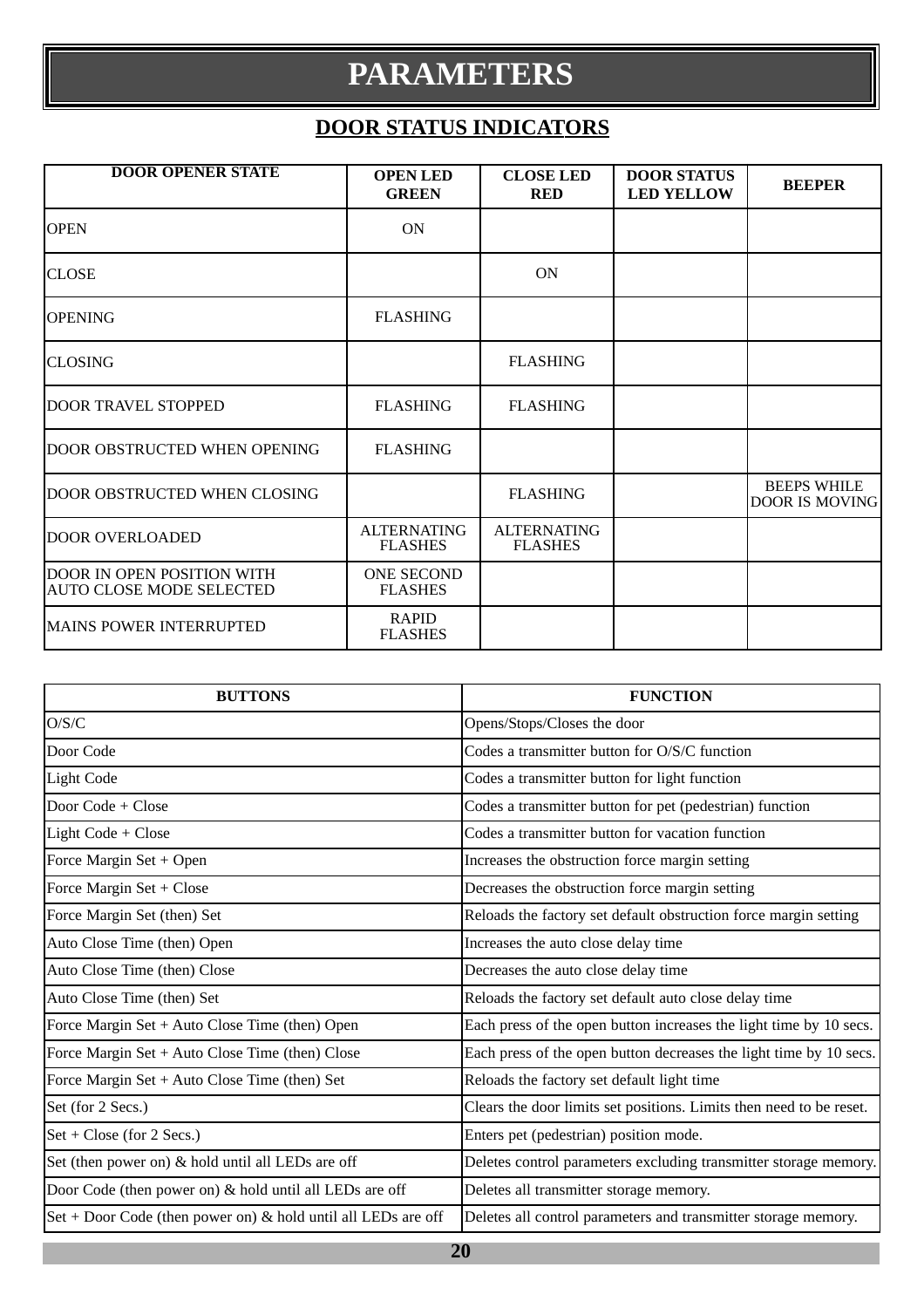# **SPECIFICATIONS AND DEFAULT SETTINGS**

### **FACTORY DEFAULT SETTINGS**

|                                 | <b>DEFAULT</b> | <b>STEP</b> | <b>MAXIMUM</b> |
|---------------------------------|----------------|-------------|----------------|
| <b>MAXIMUM MOTOR RUN TIME</b>   | 30 Secs.       |             |                |
| <b>COURTESY LIGHT TIME</b>      | 3 Mins.        | 10 Secs.    | 10 Mins.       |
| <b>OBSTRUCTION FORCE MARGIN</b> |                |             | 13             |
| <b>AUTO CLOSE TIME</b>          | 0 Secs.        | 5 Secs.     | 4 Mins.        |

### **TECHNICAL SPECIFICATIONS**

(Other voltages available upon request

**INPUT VOLTAGE:** 230V - 240V AC 50Hz

|                                                              | e.g. 110V AC 60Hz)                 |
|--------------------------------------------------------------|------------------------------------|
| <b>MAXIMUM DOOR OPENING:</b> 1,2<br>WIDTH:<br><b>HEIGHT:</b> | 5100mm<br>2400mm                   |
| <b>OPENER MAXIMUM</b><br><b>OPENING/CLOSING RUN TIME:</b>    | 30 Secs.                           |
| <b>RATED LOAD:</b>                                           | 200N                               |
| <b>RECEIVER TYPE:</b>                                        | UHF 433.92 MHz, AM Receiver        |
| <b>RECEIVER CODE STORAGE CAPACITY:</b>                       | 23 x 4 Button Transmitter Codes    |
| <b>TRANSMITTER FREQUENCY:</b>                                | 433.92 MHz                         |
| <b>CODING TYPE:</b>                                          | <b>Hopping Code</b>                |
| <b>No. of CODE COMBINATIONS:</b>                             | Over 4.29 Billion Random Codes     |
| <b>CODE GENERATION:</b>                                      | Non-linear Encryption Algorithm    |
| PTX-4 TRANSMITTER BATTERY:                                   | A23 Alkaline 12 Volts              |
| <b>EAT-1 TRANSMITTER BATTERY:</b>                            | CR1220 Lithium 3 Volts             |
| <b>MOTOR TYPE:</b>                                           | 1/3 H.P. (AC) Alternating Current  |
| <b>MOTOR VOLTAGE:</b>                                        | 230V - 240V AC                     |
| <b>GLOBE:</b>                                                | Edison Type (screw mount) 240V 60W |

#### **Note:**

1. The maximum door opening on which the SecuraLift® can be installed is 5100mm wide by 2400mm high. The door must be well balanced. A person should be able to lift the door up manually with very little effort in case of an emergency.

2. Intermittent operations may occur in areas which experience very strong winds. The strong wind puts extra pressure on the door and tracks which may in turn trigger the safety obstruction detection system intermittently.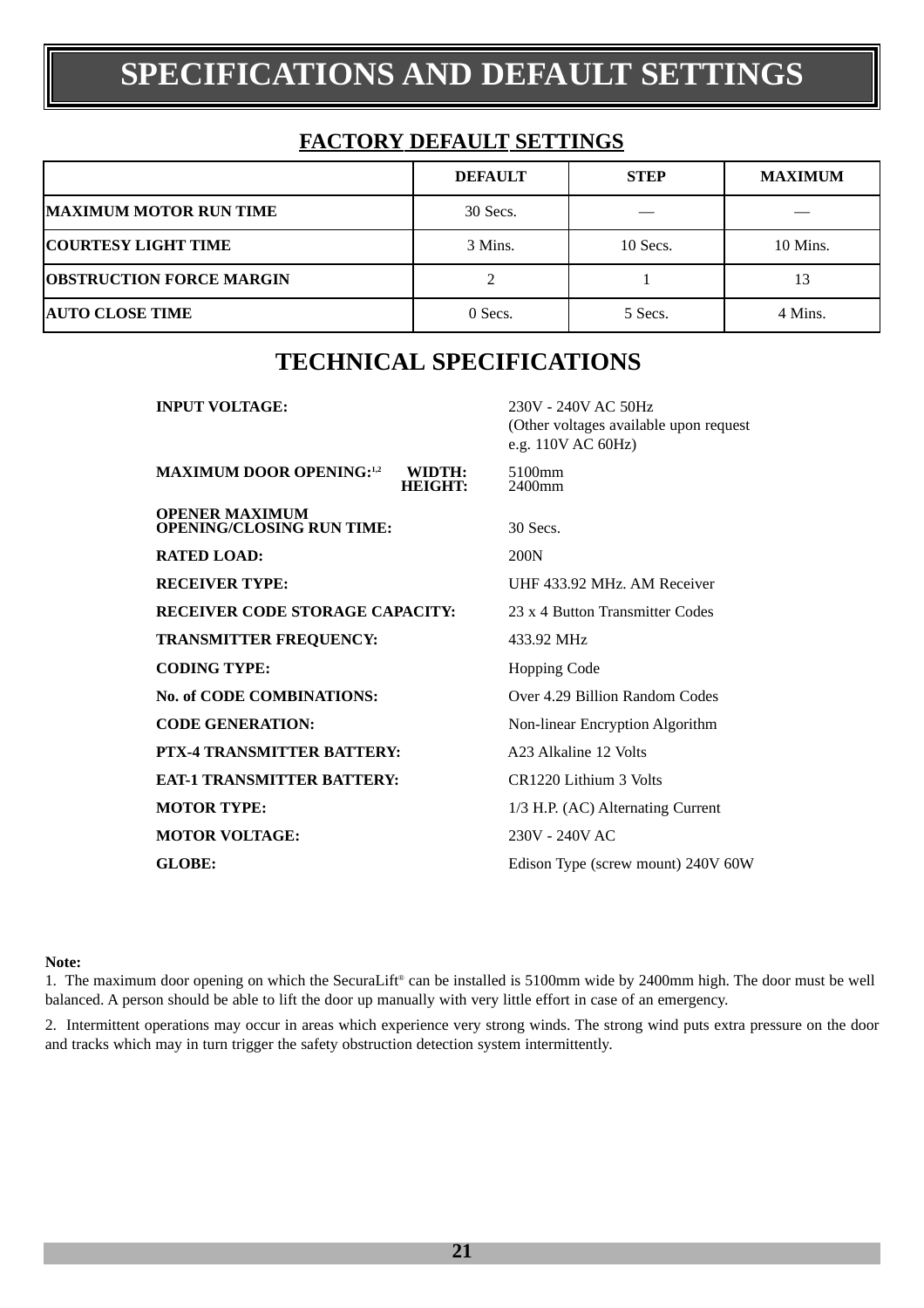# **TROUBLE SHOOTING**

| <b>SYMPTOM</b>                                                                          | <b>POSSIBLE CAUSE</b>                                                                                                                                                         | <b>REMEDY</b>                                                                                                                                                                 |
|-----------------------------------------------------------------------------------------|-------------------------------------------------------------------------------------------------------------------------------------------------------------------------------|-------------------------------------------------------------------------------------------------------------------------------------------------------------------------------|
| Door will not operate.                                                                  | Mains power not switched on.<br>Door is obstructed.<br>Door is locked or motor jammed.<br>Door tracks/hardware damaged.                                                       | Switch on mains power.<br>Remove obstruction.<br>Unlock door or remove jam.<br>Door requires service/repair by qualified<br>technician.                                       |
| Door starts to close but automatically<br>reverses to open position.                    | Adverse weather conditions (wind or cold)<br>causing door to stiffen and become tight in<br>the tracks.<br>Possible obstruction in the doorway.                               | Increase force margin setting and/or re-<br>initialise the door. See Step 17 on page 15.<br>Remove obstruction.                                                               |
| Door operates from drive unit (O/S/C)<br>button but not from transmitter.*<br>See note. | Transmitter code not stored in memory.<br>Flat Battery.<br>Broken battery lead inside transmitter.                                                                            | Code transmitter in to openers memory.<br>Refer Step 18.1 on page 16.<br>Replace battery - A23 Alkaline 12V.<br>Send transmitter to installer or ATA for<br>repair.           |
| Door will not close fully.                                                              | Door limits positions need to be reset.                                                                                                                                       | Reset limits positions. Step 15.2 Page 13.                                                                                                                                    |
| Door will not open fully.                                                               | Door limits positions need to be reset.                                                                                                                                       | Reset limits positions. Step 15.2 Page 13.                                                                                                                                    |
| Courtersy light not working.                                                            | Globe blown.                                                                                                                                                                  | Replace globe - Edison Type 240V 60W.                                                                                                                                         |
| Globe keeps blowing.                                                                    | Incorrect globe voltage - must be 24V DC.                                                                                                                                     | Replace globe - Edison Type 240V 60W.                                                                                                                                         |
| Auto close not working.                                                                 | PE Beam or wiring faulty<br>PE Beam not aligned correctly.<br>PE Beam is obstructed.<br>Door obstructed when closing.<br>Auto close time not set.<br>Auto close mode not set. | Repair PE Beam or replace wiring.<br>Re-align optics.<br>Remove obstruction from the path of PE.<br>Remove obstruction.<br>See Step 22 on page 18.<br>See Step 22 on page 18. |

**\*Please Note:** Some areas may be prone to excessive radio interference brought on by devices such as cordless telephones, wireless stereo headphones and baby monitors. It is possible that these devices could cause a degree of interference such as to greatly reduce the range of the transmitter. In such an instance please contact your ATA dealer for an alternative frequency replacement kit. As this is not a warrantable situation but an environmental issue charges may apply for the changeover.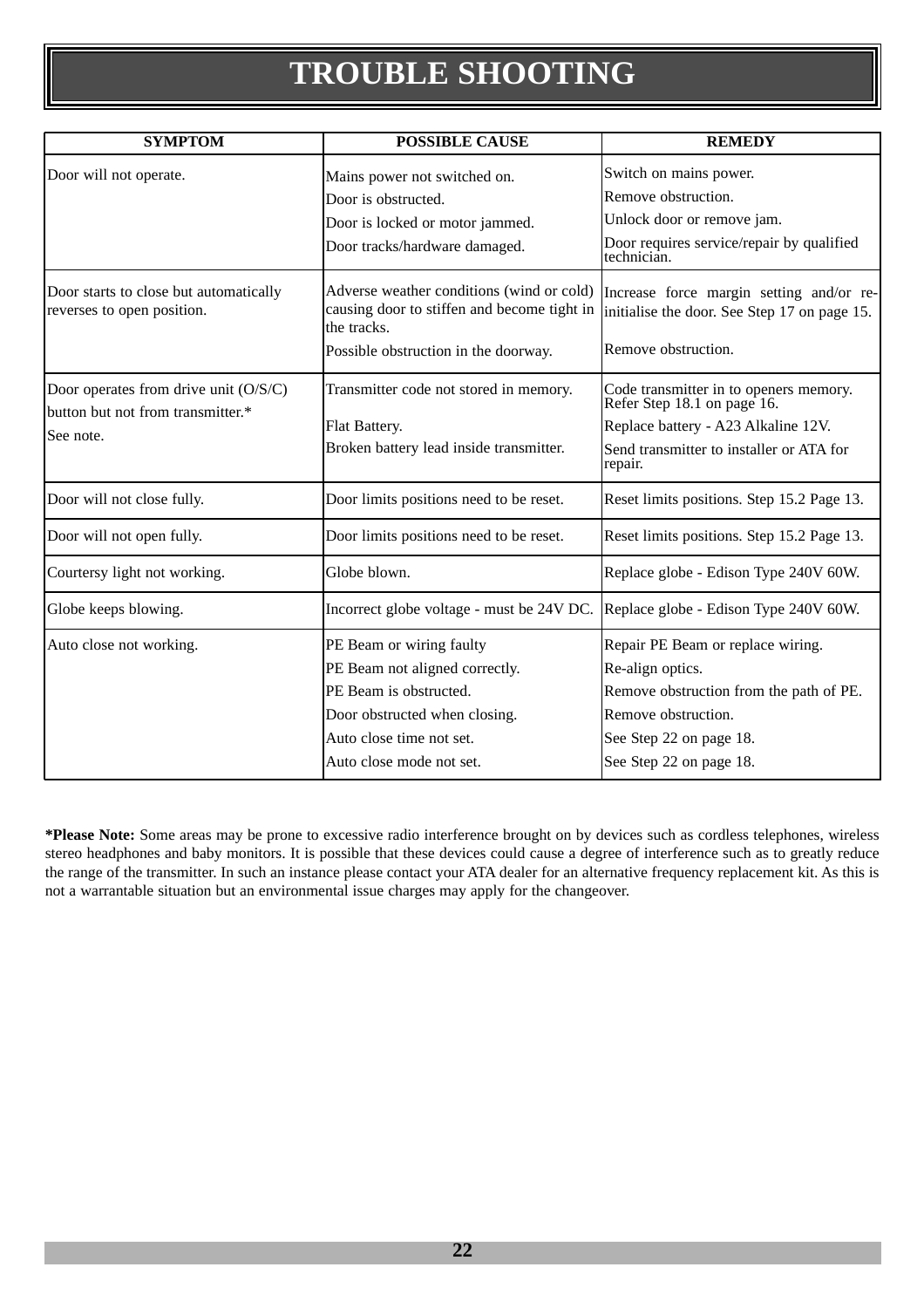### **SPARE PARTS LIST**